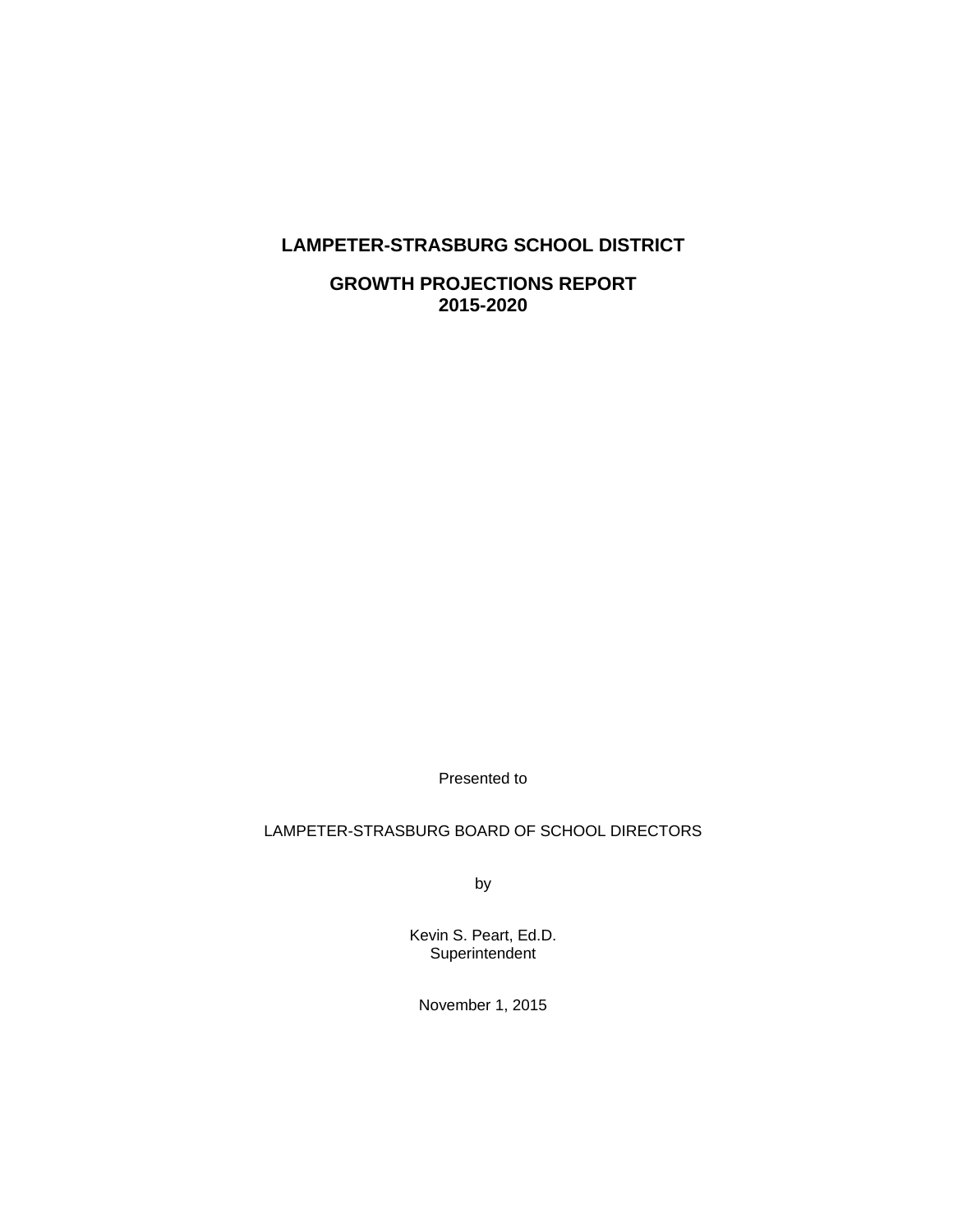# **TABLE OF CONTENTS**

| <b>Table of Contents</b>                                        | $\mathbf{1}$   |
|-----------------------------------------------------------------|----------------|
| District Census Growth 1989-2015                                | $\overline{2}$ |
| <b>New Home Subdivisions</b>                                    | $\overline{7}$ |
| West Lampeter Township                                          | $\overline{7}$ |
| Strasburg Borough                                               | 8              |
| Strasburg Township                                              | $\, 8$         |
| Summary of Projected New Homes                                  | 9              |
| <b>Building Capacities and Implications</b>                     | 10             |
| Future Enrollment Projections (2016-2020)                       | 12             |
| Home School, Tutor and Cyber Charter School Student Information | 13             |
| Private / Parochial School Student Information                  | 15             |
| Miscellaneous Information and Interesting Statistics            | 17             |
| Information Regarding English Language Learners                 | 18             |
| <b>PSSA Results</b>                                             | 19             |
| Keystone Results                                                | 20             |
| <b>SAT Results</b>                                              | 22             |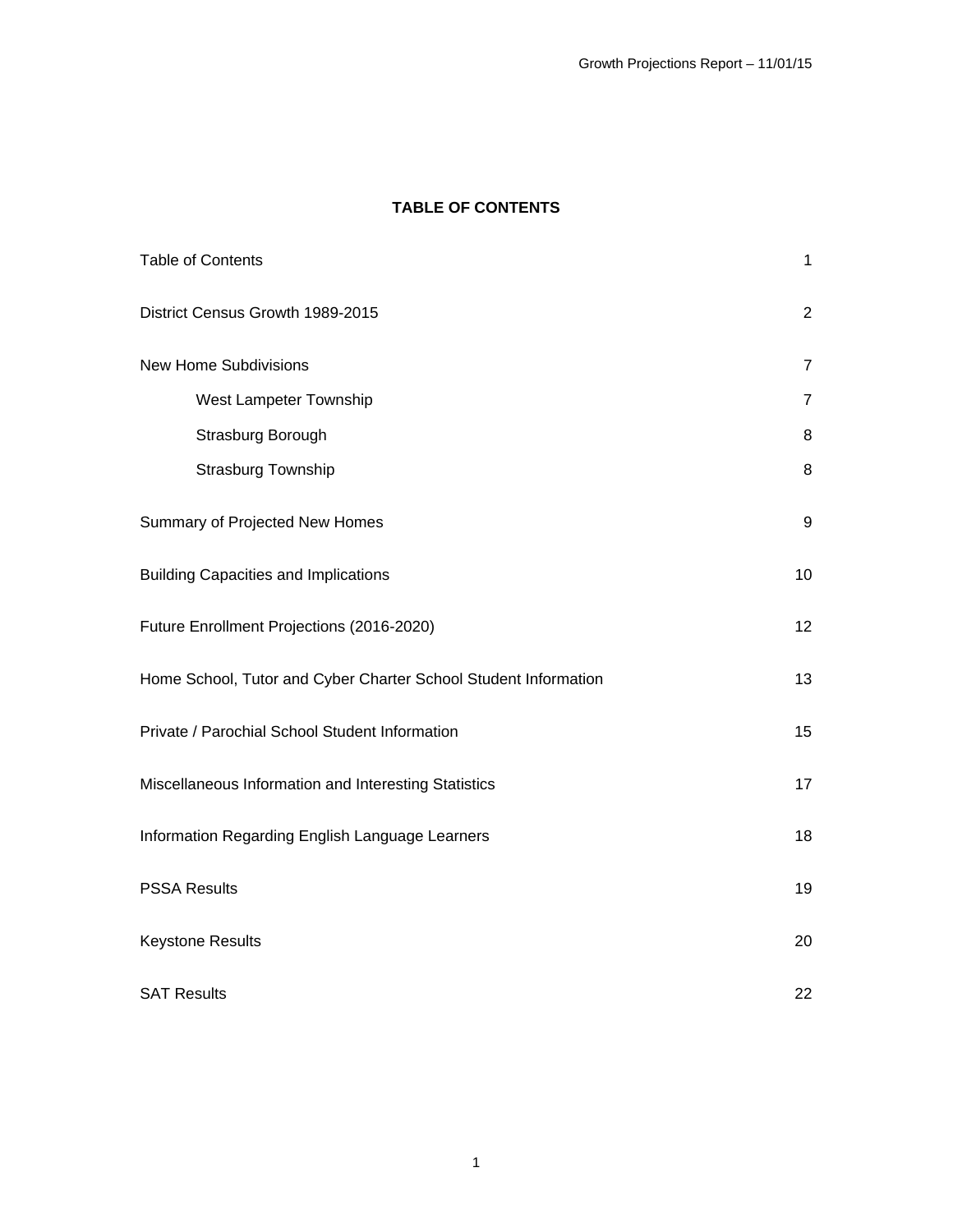# **DISTRICT CENSUS DATA 1989-2015**

| <b>YEAR</b> | <b>MUNICIPALITY</b>       | <b>POPULATION</b>            | <b>INCREASE</b> |
|-------------|---------------------------|------------------------------|-----------------|
|             |                           |                              |                 |
| 1989        | Strasburg Borough         | 2,567                        |                 |
| 1989        | <b>Strasburg Township</b> | 3,399                        |                 |
| 1989        | West Lampeter Township    | 9,545                        |                 |
|             | <b>District Residents</b> | 15,511                       |                 |
| 1990        | Strasburg Borough         | 2,590                        | .90%            |
| 1990        | <b>Strasburg Township</b> | 3,645                        | 7.20%           |
| 1990        | West Lampeter Township    | 10,299                       | 7.90%           |
|             | <b>District Residents</b> | 16,534                       | 6.50%           |
| 1991        | Strasburg Borough         | 2,596                        | .20%            |
| 1991        | <b>Strasburg Township</b> | 3,721                        | 2.10%           |
| 1991        | West Lampeter Township    | 10,470                       | 1.70%           |
|             | <b>District Residents</b> | 16,787                       | 1.50%           |
|             |                           |                              |                 |
| 1992        | Strasburg Borough         | 2,680                        | 3.20%           |
| 1992        | <b>Strasburg Township</b> | 3,780                        | 1.60%           |
| 1992        | West Lampeter Township    | 10,711                       | 2.30%           |
|             | <b>District Residents</b> | 17,171                       | 2.30%           |
| 1993        | Strasburg Borough         | 2,690                        | .40%            |
| 1993        | <b>Strasburg Township</b> | 3,892                        | 3.00%           |
| 1993        | West Lampeter Township    | 11,223                       | 4.90%           |
|             | <b>District Residents</b> | 17,805                       | 3.70%           |
| 1994        | Strasburg Borough         | 2,724                        | 1.30%           |
| 1994        | <b>Strasburg Township</b> | 3,941                        | 1.30%           |
| 1994        | West Lampeter Township    | 11,683                       | 4.10%           |
|             | <b>District Residents</b> | 18,348                       | 3.10%           |
|             |                           |                              |                 |
| 1995        | Strasburg Borough         | 2,731                        | .20%            |
| 1995        | <b>Strasburg Township</b> | 3,959                        | .50%            |
| 1995        | West Lampeter Township    | 11,862                       | 1.50%           |
|             | <b>District Residents</b> | 18,552                       | 1.10%           |
| 1996        | Strasburg Borough         | 2,759                        | 1.00%           |
| 1996        | <b>Strasburg Township</b> | 3,987                        | .70%            |
| 1996        | West Lampeter Township    | 12,291                       | 3.60%           |
|             | <b>District Residents</b> | 19,037                       | 3.80%           |
| 1997        | Strasburg Borough         | 2,793                        | 1.20%           |
| 1997        | <b>Strasburg Township</b> | 3,984                        | $-08%$          |
| 1997        | West Lampeter Township    | 12,684 (578 annex)           | 3.20%           |
|             | <b>District Residents</b> | 19,461                       | 2.20%           |
| 1998        | Strasburg Borough         | 2,795                        | $.07\%$         |
| 1998        | <b>Strasburg Township</b> | 4,023                        | .90%            |
| 1998        | West Lampeter Township    |                              | 1.60%           |
|             |                           | 12,881 (603 annex; 1,805 WV) |                 |
|             | <b>District Residents</b> | 19,699                       | 1.20%           |
| 1999        | Strasburg Borough         | 2,810                        | .54%            |
| 1999        | Strasburg Township        | 4,032                        | .22%            |
| 1999        | West Lampeter Township    | 13,299 (609 annex; 1,825 WV) | 3.20%           |
|             | <b>District Residents</b> | 20,141                       | 2.20%           |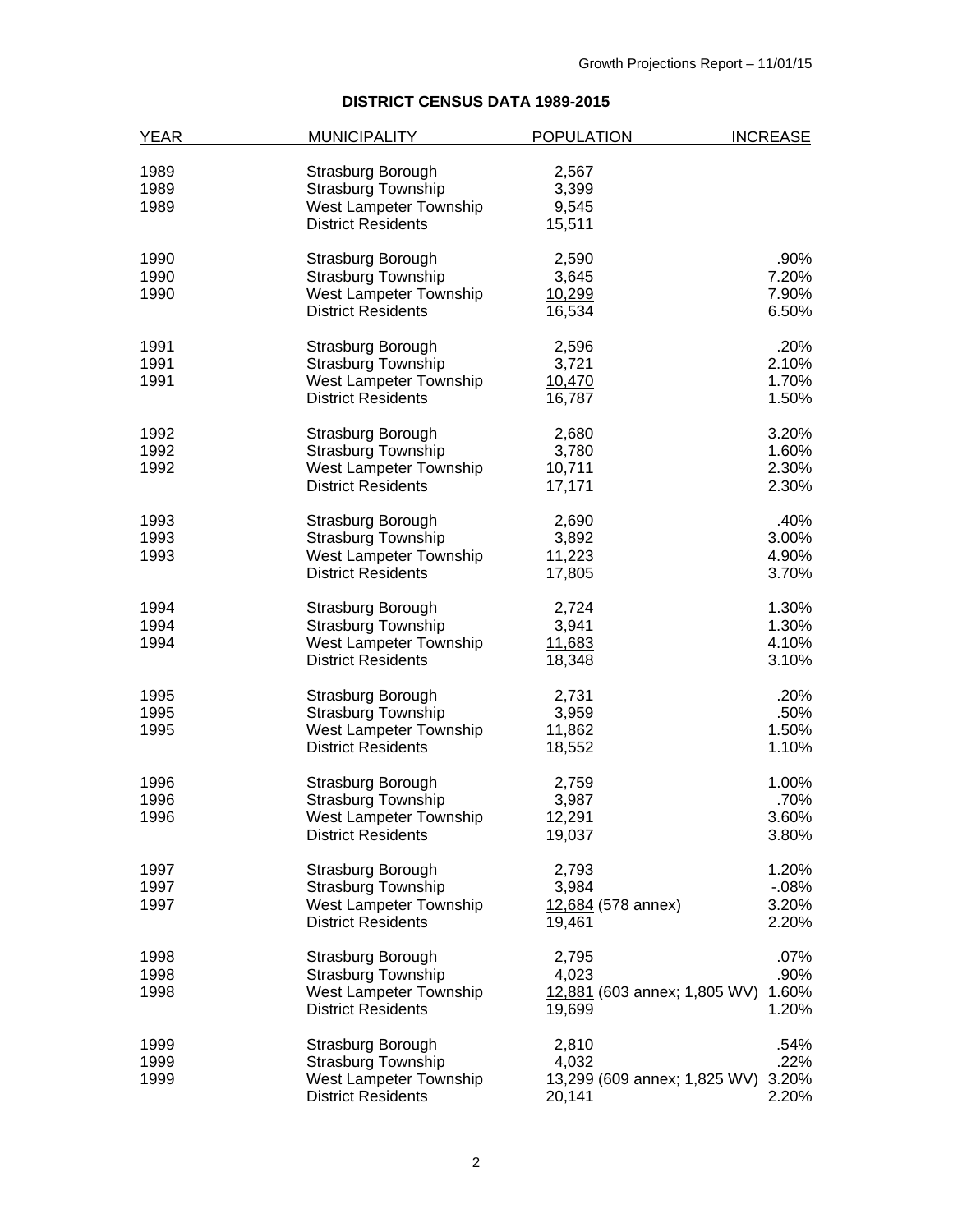| 2000<br>2000<br>2000 | Strasburg Borough<br><b>Strasburg Township</b><br>West Lampeter Township<br><b>District Residents</b> | 2,816<br>4,045<br>13,881 (621 annex; 2,054 WV) 4.40%<br>20,742 | .002%<br>.003%<br>3.00%               |
|----------------------|-------------------------------------------------------------------------------------------------------|----------------------------------------------------------------|---------------------------------------|
| 2001<br>2001<br>2001 | Strasburg Borough<br><b>Strasburg Township</b><br>West Lampeter Township<br><b>District Residents</b> | 2,820<br>4,051<br>14,127 (622 annex; 2,059 WV)<br>20,998       | .001%<br>.001%<br>1.80%<br>1.20%      |
| 2002<br>2002<br>2002 | Strasburg Borough<br><b>Strasburg Township</b><br>West Lampeter Township<br><b>District Residents</b> | 2,780<br>4,098<br>14,308 (620 annex; 1,973 WV)<br>21,186       | $-1.40%$<br>1.20%<br>1.30%<br>.90%    |
| 2003<br>2003<br>2003 | Strasburg Borough<br><b>Strasburg Township</b><br>West Lampeter Township<br><b>District Residents</b> | 2,790<br>4,148<br>14,670 (609 annex; 2,059 WV) 2.50%<br>21,608 | .35%<br>1.20%<br>1.95%                |
| 2004<br>2004<br>2004 | Strasburg Borough<br><b>Strasburg Township</b><br>West Lampeter Township<br><b>District Residents</b> | 2,738<br>4,171<br>15,209 (596 annex; 2,277 WV) 3.67%<br>22,118 | $-1.80%$<br>.55%<br>2.36%             |
| 2005<br>2005<br>2005 | Strasburg Borough<br><b>Strasburg Township</b><br>West Lampeter Township<br><b>District Residents</b> | 2,758<br>4,174<br>15,410 (598 annex; 2,312 WV) 1.32%<br>22,342 | .70%<br>.07%<br>1.01%                 |
| 2006<br>2006<br>2006 | Strasburg Borough<br>Strasburg Township<br>West Lampeter Township<br><b>District Residents</b>        | 2,765<br>4,131<br>15,644 (598 annex; 2,353 WV) 1.52%<br>22,540 | .25%<br>$-1.03%$<br>.89%              |
| 2007<br>2007<br>2007 | Strasburg Borough<br>Strasburg Township<br>West Lampeter Township<br><b>District Residents</b>        | 2,804<br>4,104<br>15,744 (598 annex; 2,485 WV)<br>22,652       | 1.40%<br>$-65%$<br>.64%<br>.50%       |
| 2008<br>2008<br>2008 | Strasburg Borough<br><b>Strasburg Township</b><br>West Lampeter Township<br><b>District Residents</b> | 2,774<br>4,020<br>15,959 (590 annex; 2,470 WV)<br>22,753       | $-1.06%$<br>$-2.05%$<br>1.37%<br>.45% |
| 2009<br>2009<br>2009 | Strasburg Borough<br><b>Strasburg Township</b><br>West Lampeter Township<br><b>District Residents</b> | 2,825<br>4,048<br>15,982 (586 annex; 2,412 WV)<br>22,855       | 1.80%<br>.70%<br>.10%<br>.45%         |
| 2010<br>2010<br>2010 | Strasburg Borough<br><b>Strasburg Township</b><br>West Lampeter Township<br><b>District Residents</b> | 2,847<br>4,077<br>16,134 (577 annex; 2,484 WV)<br>23,058       | .78%<br>.72%<br>.95%<br>.89%          |
| 2011<br>2011         | Strasburg Borough<br>Strasburg Township                                                               | 2,824<br>4,109                                                 | $-0.80%$<br>.78%                      |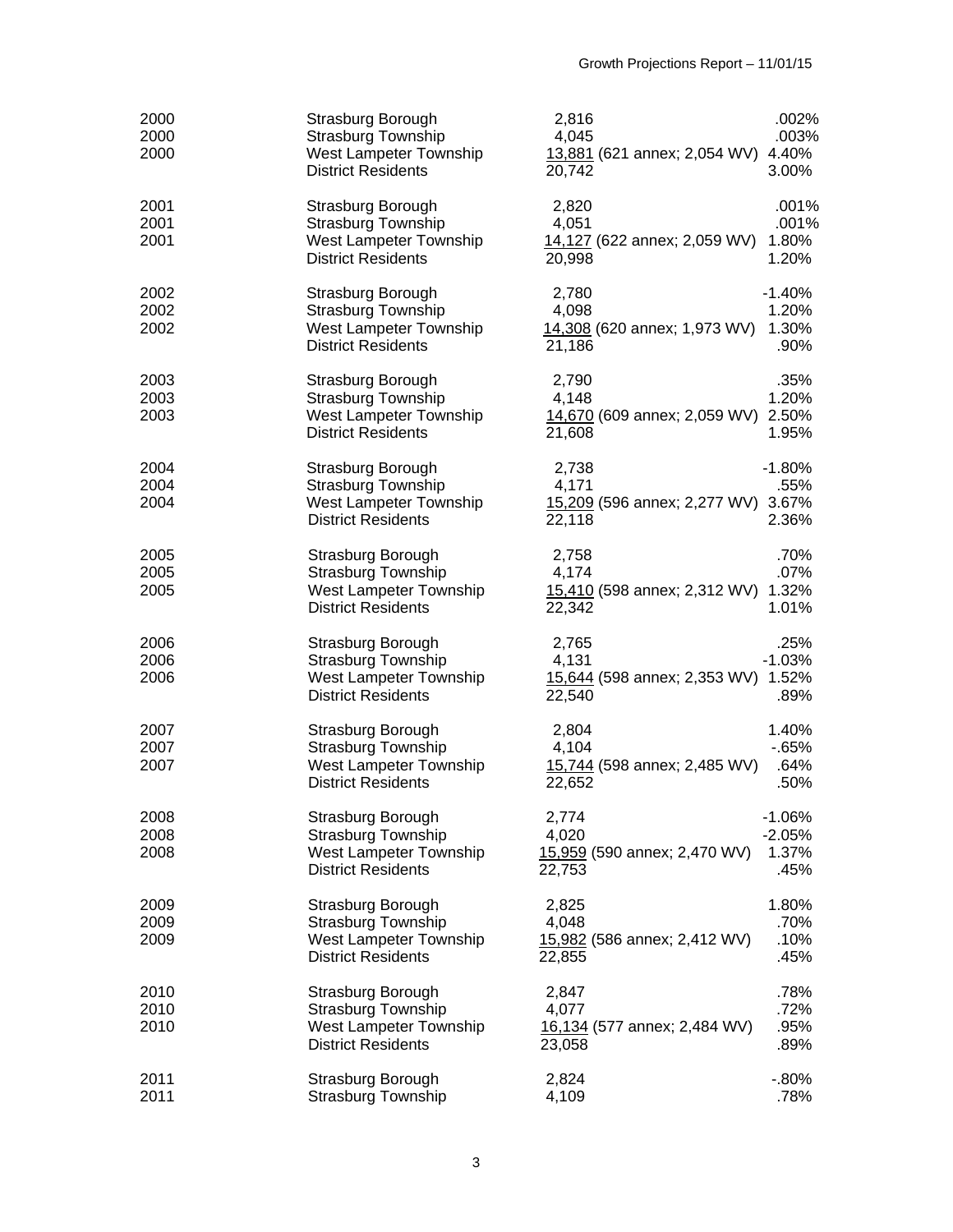| Total Increase 1989-2015     |                                                                                                                            | 8,054                                                              | 51.92%                                   |
|------------------------------|----------------------------------------------------------------------------------------------------------------------------|--------------------------------------------------------------------|------------------------------------------|
| 2015<br>2015<br>2015         | <b>Strasburg Borough</b><br><b>Strasburg Township</b><br><b>West Lampeter Township</b><br><b>District Residents</b>        | 2,955<br>4,241<br>16,369 (609 annex; 2,141 WV*)<br>23,565          | $.37\%$<br>2.27%<br>$.60\%$<br>$.87\%$   |
| 2014<br>2014                 | <b>Strasburg Township</b><br>West Lampeter Township<br><b>District Residents</b>                                           | 4,147<br>16,271 (626 annex; 2,141 WV*)<br>23,362                   | 1.15%<br>1.84%<br>1.73%                  |
| 2013<br>2013<br>2013<br>2014 | Strasburg Borough<br><b>Strasburg Township</b><br>West Lampeter Township<br><b>District Residents</b><br>Strasburg Borough | 2,888<br>4,100<br>15,977 (596 annex; 2,226 WV*)<br>22,965<br>2,944 | 1.40%<br>.44%<br>1.22%<br>1.10%<br>1.94% |
| 2012<br>2012<br>2012         | Strasburg Borough<br><b>Strasburg Township</b><br>West Lampeter Township<br><b>District Residents</b>                      | 2,848<br>4,082<br>15,785 (587 annex; 2,149 WV)<br>22,715           | .85%<br>$-66%$<br>$-1.79%$<br>$-1.26%$   |
| 2011                         | West Lampeter Township<br><b>District Residents</b>                                                                        | 16,073 (586 annex; 2,504 WV)<br>23,006                             | $-0.38%$<br>$-22\%$                      |

**Note: Population reflects one resident counted for every listed District address with a nonresponse to census.** 

\* **13.08% of all Residents of West Lampeter Township live at Willow Valley. 9.09% of all District Residents live at Willow Valley.** 

| <b>YEAR</b> | <b>MUNICIPALITY</b>        | <b>HOUSEHOLDS</b> | <b>INCREASE</b> |
|-------------|----------------------------|-------------------|-----------------|
|             |                            |                   |                 |
| 1992        | Strasburg Borough          | 1,045             |                 |
| 1992        | <b>Strasburg Township</b>  | 1,221             |                 |
| 1992        | West Lampeter Township     | 4,504             |                 |
|             | <b>District Households</b> | 6,770             |                 |
| 1993        | Strasburg Borough          | 1,079             | 3.30%           |
| 1993        | <b>Strasburg Township</b>  | 1,247             | 2.10%           |
| 1993        | West Lampeter Township     | 4,603             | 2.20%           |
|             | <b>District Households</b> | 6,929             | 2.40%           |
| 1994        | Strasburg Borough          | 1,104             | 2.30%           |
| 1994        | Strasburg Township         | 1,264             | 1.40%           |
| 1994        | West Lampeter Township     | 4,908             | 6.60%           |
|             | <b>District Households</b> | 7,276             | 5.00%           |
| 1995        | Strasburg Borough          | 1,107             | .30%            |
| 1995        | <b>Strasburg Township</b>  | 1,272             | .60%            |
| 1995        | West Lampeter Township     | 5,084             | 3.60%           |
|             | <b>District Households</b> | 7,463             | 2.60%           |
| 1996        | Strasburg Borough          | 1,112             | .40%            |
| 1996        | <b>Strasburg Township</b>  | 1,279             | .50%            |
| 1996        | West Lampeter Township     | 5,257             | 3.40%           |
|             | <b>District Households</b> | 7,648             | 2.50%           |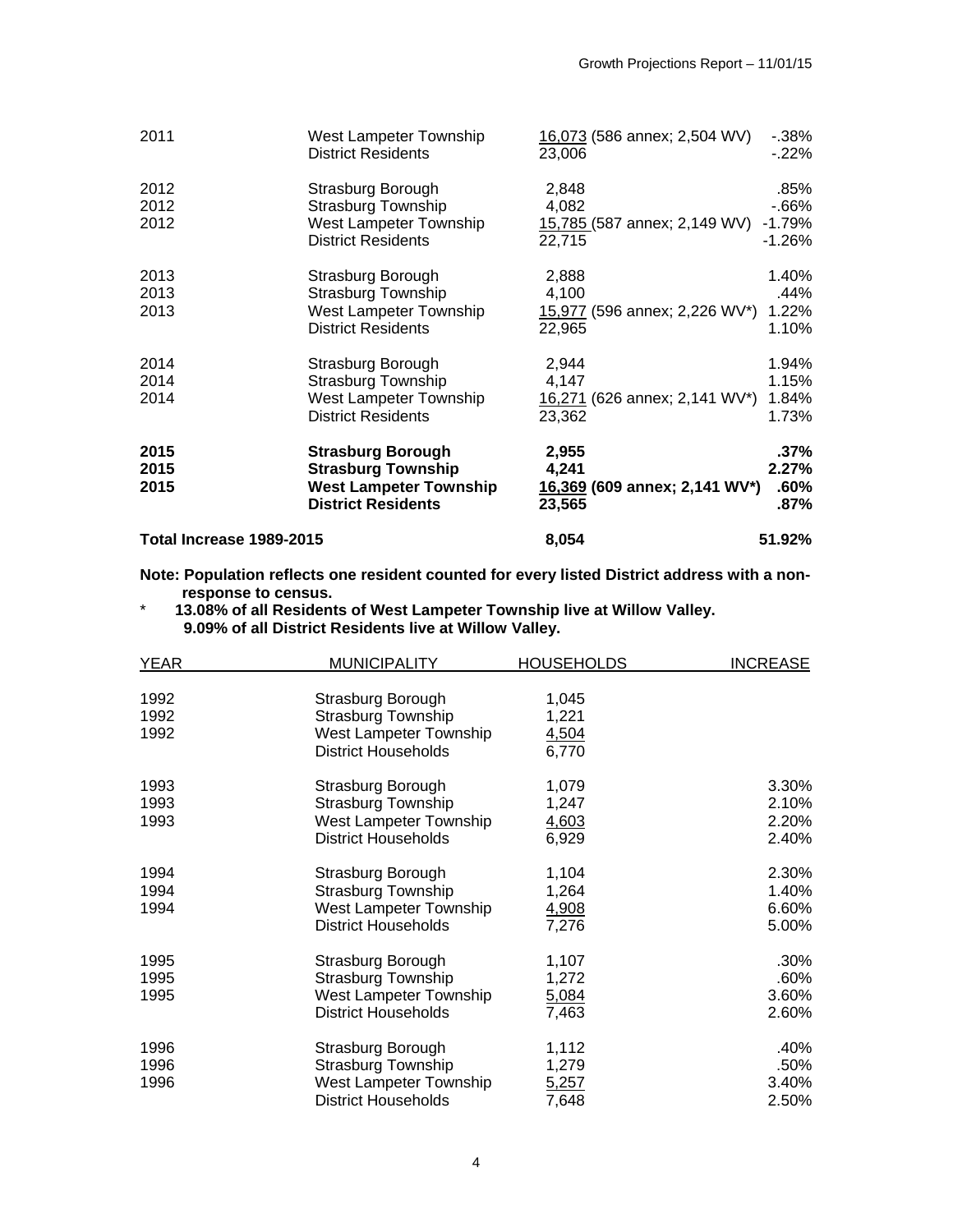| 1997<br>1997<br>1997 | Strasburg Borough<br>Strasburg Township<br>West Lampeter Township<br><b>District Households</b>        | 1,117<br>1,280<br>5,385 (214 annex; 1,233 WV)<br>7,782    | .40%<br>$.07\%$<br>2.40%<br>1.70%   |
|----------------------|--------------------------------------------------------------------------------------------------------|-----------------------------------------------------------|-------------------------------------|
| 1998<br>1998<br>1998 | Strasburg Borough<br><b>Strasburg Township</b><br>West Lampeter Township<br><b>District Households</b> | 1,124<br>1,283<br>5,442 (217 annex; 1,234 WV)<br>7,849    | .60%<br>.23%<br>1.05%<br>.86%       |
| 1999<br>1999<br>1999 | Strasburg Borough<br><b>Strasburg Township</b><br>West Lampeter Township<br><b>District Households</b> | 1,148<br>1,288<br>5,621 (219 annex; 1,247 WV)<br>8,057    | 2.1%<br>.38%<br>3.28%<br>2.65%      |
| 2000<br>2000<br>2000 | Strasburg Borough<br>Strasburg Township<br>West Lampeter Township<br><b>District Households</b>        | 1,150<br>1,295<br>5,780 (220 annex; 1,307 WV)<br>8,225    | .002%<br>.005%<br>2.80%<br>2.10%    |
| 2001<br>2001<br>2001 | Strasburg Borough<br><b>Strasburg Township</b><br>West Lampeter Township<br><b>District Households</b> | 1,150<br>1,305<br>5,898 (220 annex; 1,340 WV)<br>8,353    | .00%<br>.70%<br>2.0%<br>1.5%        |
| 2002<br>2002<br>2002 | Strasburg Borough<br><b>Strasburg Township</b><br>West Lampeter Township<br><b>District Households</b> | 1,150<br>1,313<br>6,049 (223 annex; 1,345 WV)<br>8,512    | .00%<br>.60%<br>2.60%<br>1.90%      |
| 2003<br>2003<br>2003 | Strasburg Borough<br>Strasburg Township<br>West Lampeter Township<br><b>District Households</b>        | 1,149<br>1,327<br>6,141 (225 annex; 1,350 WV)<br>8,617    | $-0.09%$<br>1.06%<br>1.50%<br>1.20% |
| 2004<br>2004<br>2004 | Strasburg Borough<br>Strasburg Township<br>West Lampeter Township<br><b>District Households</b>        | 1,161<br>1,335<br>$6,518$ (221 annex; 1,585 WV)<br>9,014  | 1.00%<br>.60%<br>6.14%<br>4.60%     |
| 2005<br>2005<br>2005 | Strasburg Borough<br>Strasburg Township<br>West Lampeter Township<br><b>District Households</b>        | 1,160<br>1,335<br>$6,581$ (221 annex; 1,585 WV)<br>9,076  | .00%<br>.00%<br>.96%<br>.69%        |
| 2006<br>2006<br>2006 | Strasburg Borough<br><b>Strasburg Township</b><br>West Lampeter Township<br><b>District Households</b> | 1,162<br>1,335<br>$6,706$ (221 annex; 1,585 WV))<br>9,203 | .17%<br>.00%<br>1.90%<br>1.40%      |
| 2007<br>2007<br>2007 | Strasburg Borough<br><b>Strasburg Township</b><br>West Lampeter Township<br><b>District Households</b> | 1,162<br>1,336<br>6,768 (221 annex; 1,585 WV)<br>9,266    | .00%<br>.07%<br>.92%<br>.68%        |
| 2008<br>2008         | Strasburg Borough<br>Strasburg Township                                                                | 1,153<br>1,316                                            | $-77%$<br>$-1.50%$                  |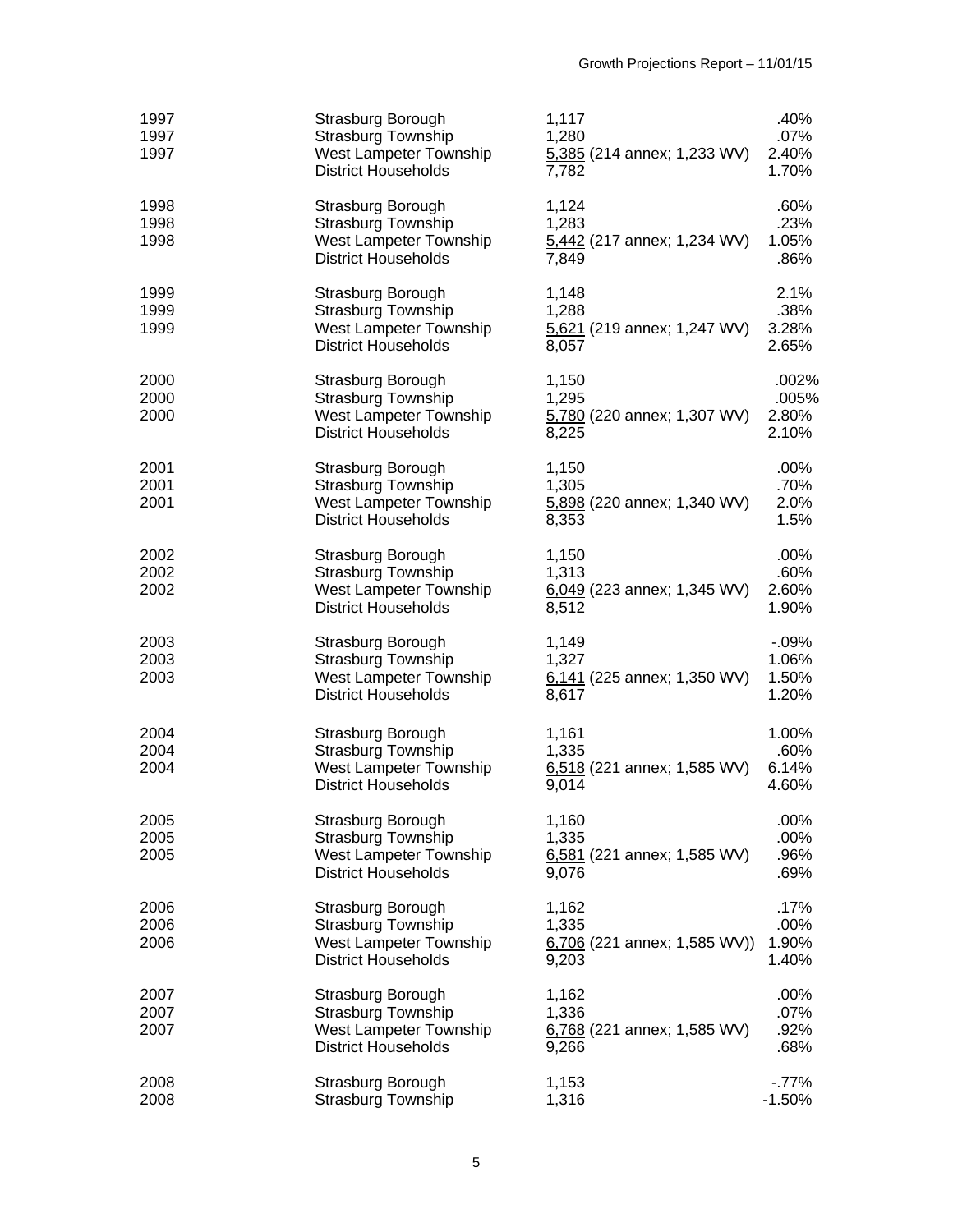| Total Increase 1992-2015 |                                                                                                                      | 2,839                                                   | 41.94%                        |
|--------------------------|----------------------------------------------------------------------------------------------------------------------|---------------------------------------------------------|-------------------------------|
| 2015<br>2015<br>2015     | <b>Strasburg Borough</b><br><b>Strasburg Township</b><br><b>West Lampeter Township</b><br><b>District Households</b> | 1,233<br>1,361<br>7,015 (226 annex; 1,543 WV*)<br>9,609 | 1.82%<br>.74%<br>.79%<br>.91% |
| 2014<br>2014<br>2014     | Strasburg Borough<br><b>Strasburg Township</b><br>West Lampeter Township<br><b>District Households</b>               | 1,211<br>1,351<br>6,960 (225 annex; 1,538 WV*)<br>9,522 | .83%<br>.22%<br>.81%<br>.73%  |
| 2013<br>2013<br>2013     | Strasburg Borough<br><b>Strasburg Township</b><br>West Lampeter Township<br><b>District Households</b>               | 1,201<br>1,348<br>6,904 (223 annex; 1,525 WV*)<br>9,453 | .67%<br>.67%<br>.06%<br>.22%  |
| 2012<br>2012<br>2012     | Strasburg Borough<br><b>Strasburg Township</b><br>West Lampeter Township<br><b>District Households</b>               | 1,193<br>1,339<br>6,900 (222 annex; 1,570 WV)<br>9,432  | .68%<br>.30%<br>.48%<br>.48%  |
| 2011<br>2011<br>2011     | Strasburg Borough<br>Strasburg Township<br>West Lampeter Township<br><b>District Households</b>                      | 1,185<br>1,335<br>6,867 (222 annex; 1,570 WV)<br>9,387  | .59%<br>.37%<br>.32%<br>.88%  |
| 2010<br>2010<br>2010     | Strasburg Borough<br><b>Strasburg Township</b><br>West Lampeter Township<br><b>District Households</b>               | 1,178<br>1,330<br>6,845 (222 annex; 1,570 WV)<br>9,353  | .77%<br>.61%<br>.40%<br>.53%  |
| 2009<br>2009<br>2009     | Strasburg Borough<br><b>Strasburg Township</b><br>West Lampeter Township<br><b>District Households</b>               | 1,169<br>1,322<br>6,813 (222 annex; 1,585 WV)<br>9,304  | 1.39%<br>.46%<br>.75%<br>.79% |
| 2008                     | West Lampeter Township<br><b>District Households</b>                                                                 | 6,762 (222 annex; 1,585 WV)<br>9.231                    | $-0.09%$<br>$-38%$            |

**\* 16.06% of all District Households are at Willow Valley.**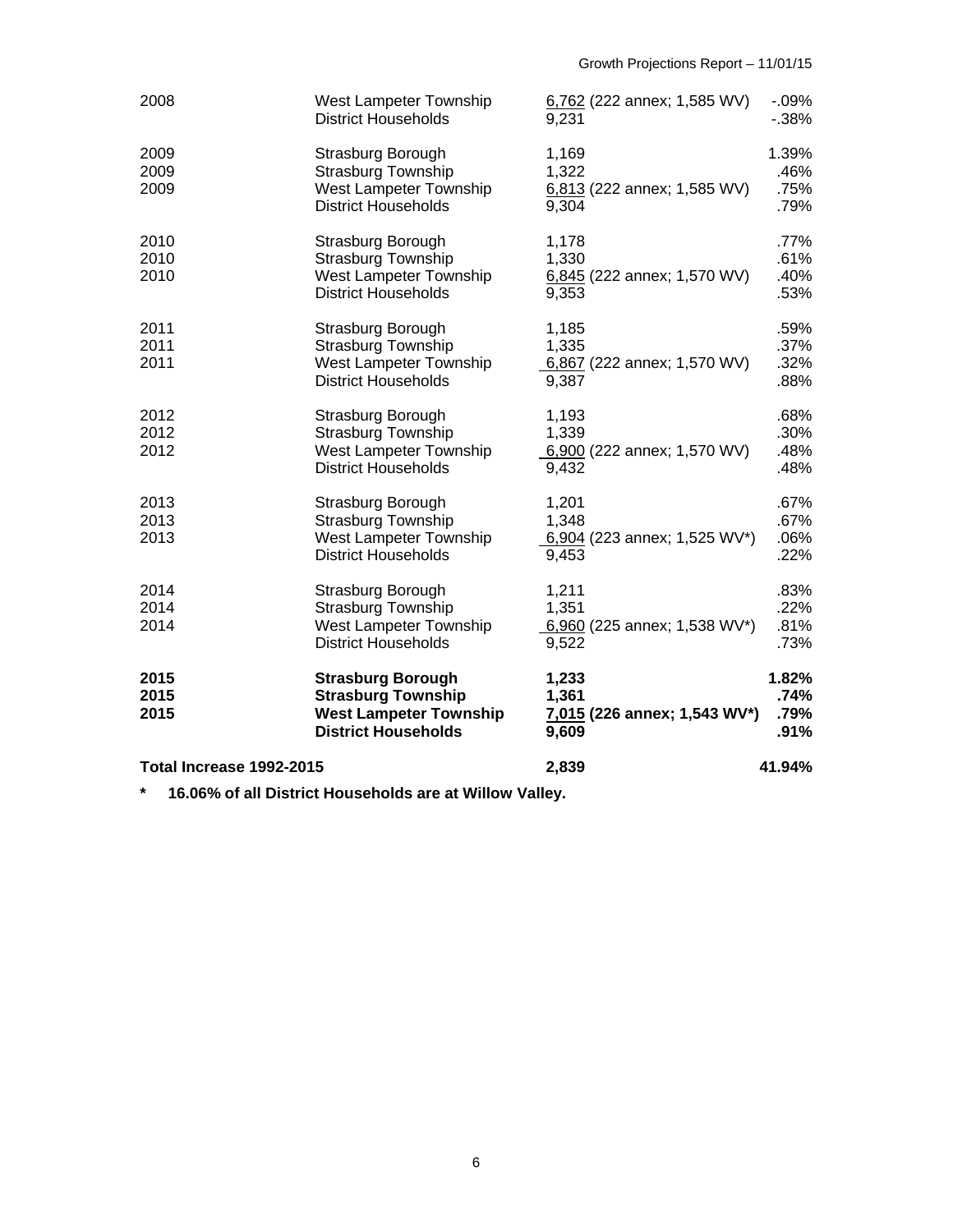### **NEW HOME SUBDIVISIONS**

#### **West Lampeter Township**

1. Country Meadows - Between Conard Road and Rockvale Road

2 units remaining in Phase 3

2. Greenleaf Estates - Lampeter Road

16 units remaining in Phase 2

4. Grouse Point - Rockvale Road

88 units to be developed (55 and older)

5. Riverview Estates - Lampeter Road and Wiker Road

3 units remaining

6. Kingsley Development - Cloyd Wenger Property

2 units remaining

7. Mill Creek - At the joining of Conard Road and Windy Hill Road

12 units remaining in Phases 1-3; 5 units remain in Phase 4; 6 units remain in Phase 5

8. Stone Meadows - East side of Lampeter Road and Village Road intersection

14 units planned - No permits, but rumors of construction

9. Thunder Lane

1 home remaining to be built

10. West Creek

261 total residences (mixture of residential and commercial) - very dense – no construction application

11. Willow Bend - Formerly Hunter's Glen Breneman Road

Approximately 20 units remaining to be built (over 65% complete)

12. Willow Ridge Manor - East side of road, near Broadmoor

29 potential dwellings, likely apartments; permits issued, but no construction yet

13. Willow Valley - Herr Property

220 units planned; no construction application

Providence Place - 118 unit extension of Manor North approved and under construction

14. Witmer/Hess Property - Behind Municipal Building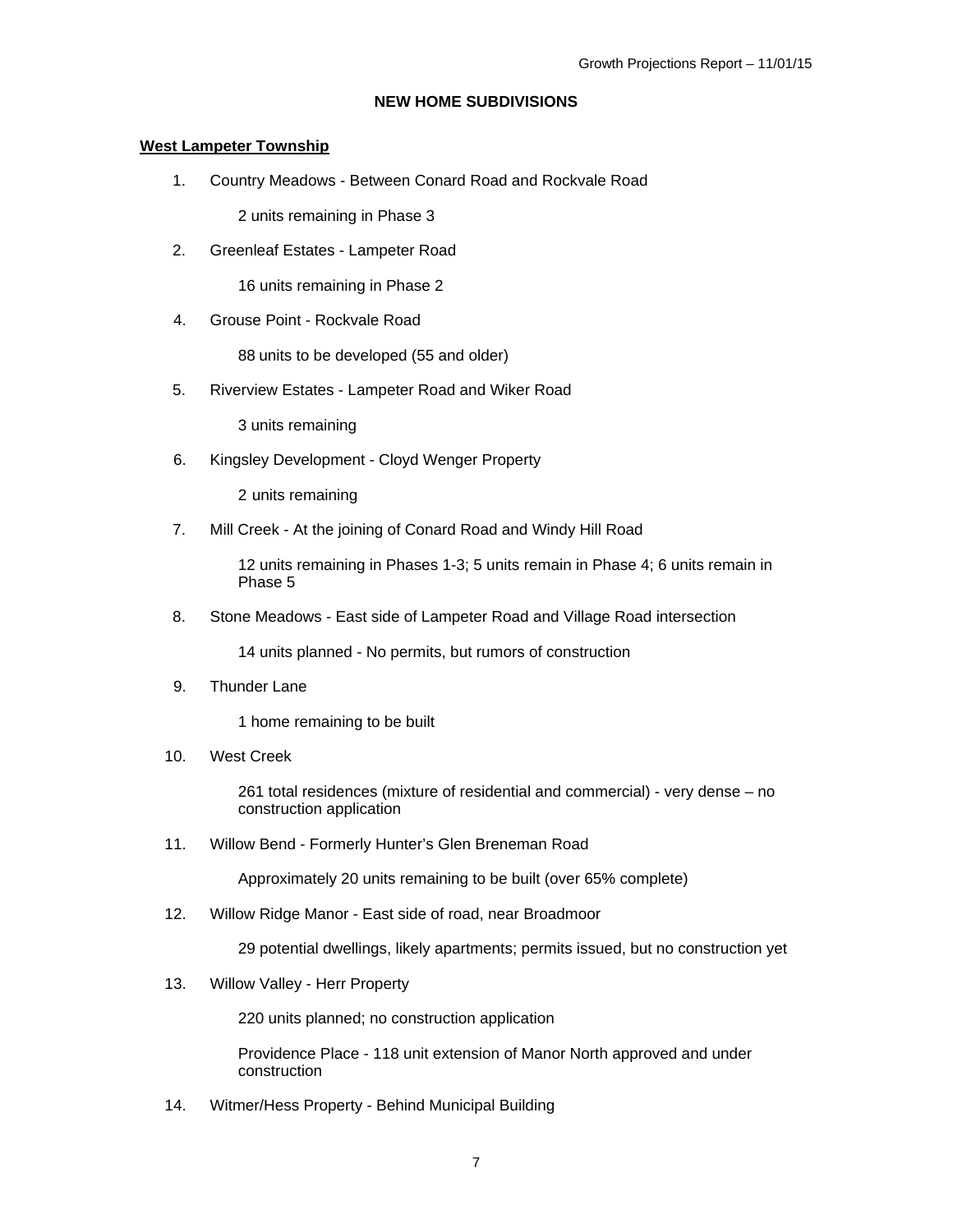112 units proposed – no approval at this time.

In addition, there will be approximately 5 non-development lots where houses will be built and occupied this year.

#### **The number of proposed residences at this time in West Lampeter Township is 914.**

#### **Strasburg Borough**

16. Feister Farm - Between North Jackson Street and North Decatur Street

Owned by Glenn Eshleman. No plans currently exist to develop this property.

17. Strasburg Commons - Formerly Historic Strasburg

An adult community (55+) of 106 units. Being developed by Charter Homes. The first phase is 42 units, and 7 remain to be completed.

The second phase is 64 units, and 46 remain to be completed

18. Trails 2 - An extension of Sunset Avenue

Six homes have now received final approval.

### **Potential number of homes at this time in Strasburg Borough is 59.**

### **Strasburg Township**

- 19. The municipality normally averages six to seven new homes per year. Six homes were built in the past year.
- 20. There is potential for development of a 10-acre tract at Hartman Bridge and Herr Roads. This development would include both commercial and a possible 100-unit residential component; however, the development of this property is at least one year in the future.

#### **Potential number of homes for the next year in Strasburg Township is 7-10.**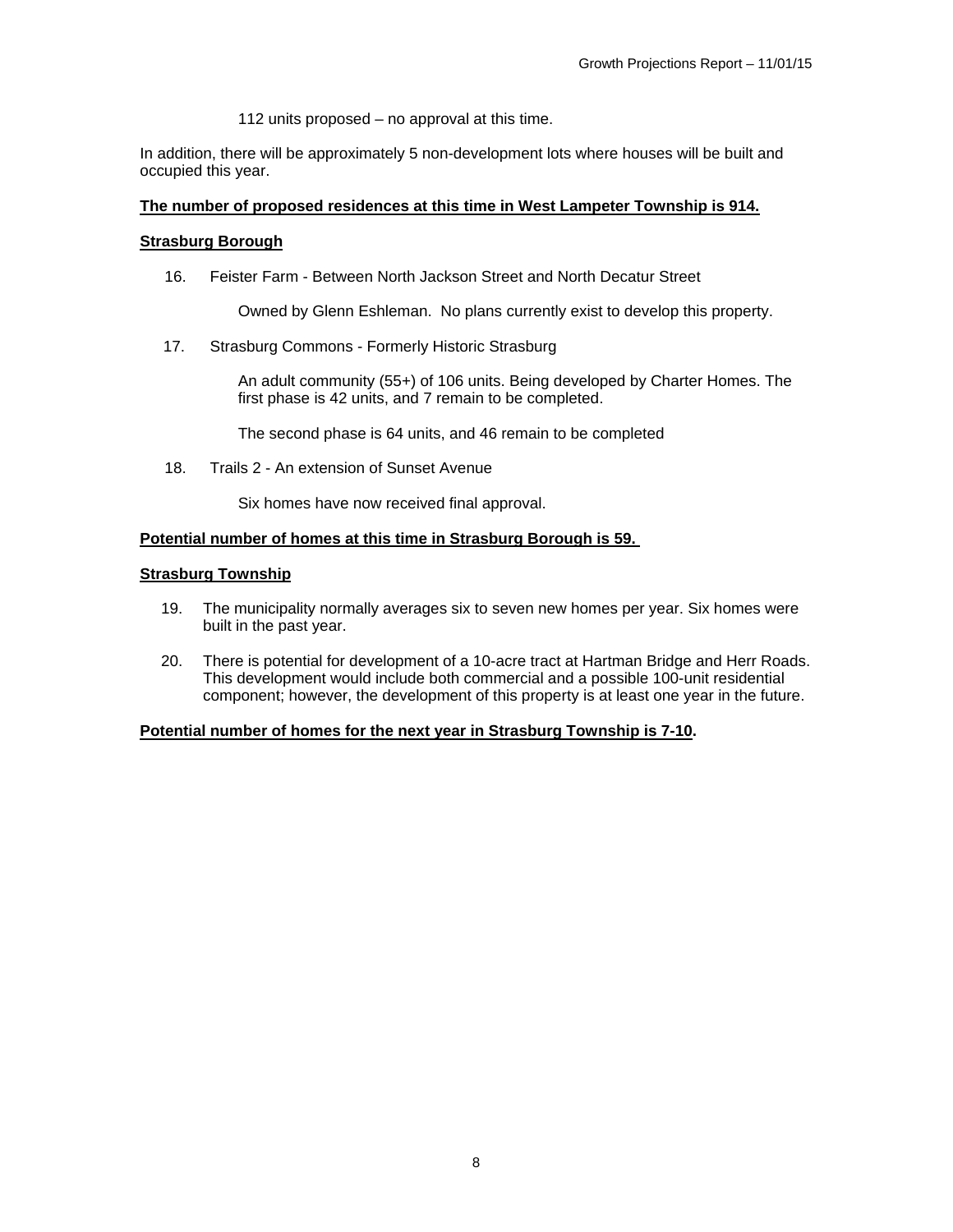### **SUMMARY OF PROJECTED NEW HOMES**

Several extrapolations can be drawn from the data on the previous pages. These projections are conjecture based upon these plans and past experience.

- 1. There are approximately **914** units planned for West Lampeter Township in the next several years.
- 2. There are approximately **59** units planned for Strasburg Borough
- 3. The municipality has averaged less than **10** new homes each year for the last 10 years.

#### **Summary**

A total of **983** homes are potential for the next few years depending upon many factors including the economy and the sewer moratorium. The breakdown by municipality for these potential homes is as follows:

| Strasburg Borough         | 59     |
|---------------------------|--------|
| <b>Strasburg Township</b> | 10     |
| West Lampeter Township    | $914*$ |

\* includes 5 non-development homes annually

Presently, we average **.316** children per household that attend public school. If the home school, tutor, and cyber school students (132) and private/parochial students (669) are included in the calculation, the average household contains .399 school-age children. If Willow Valley's households (1,543) were excluded, each household averages .475 school-age children. If this ratio continues and if all units are built, this would be an increase of approximately 289 schoolage children residing in the District.

Our students come from approximately 2,009 different addresses (households). This means that approximately 20.9% of our households have students in school. If Willow Valley is subtracted, the percent of our households that have students in school is approximately 24.9%.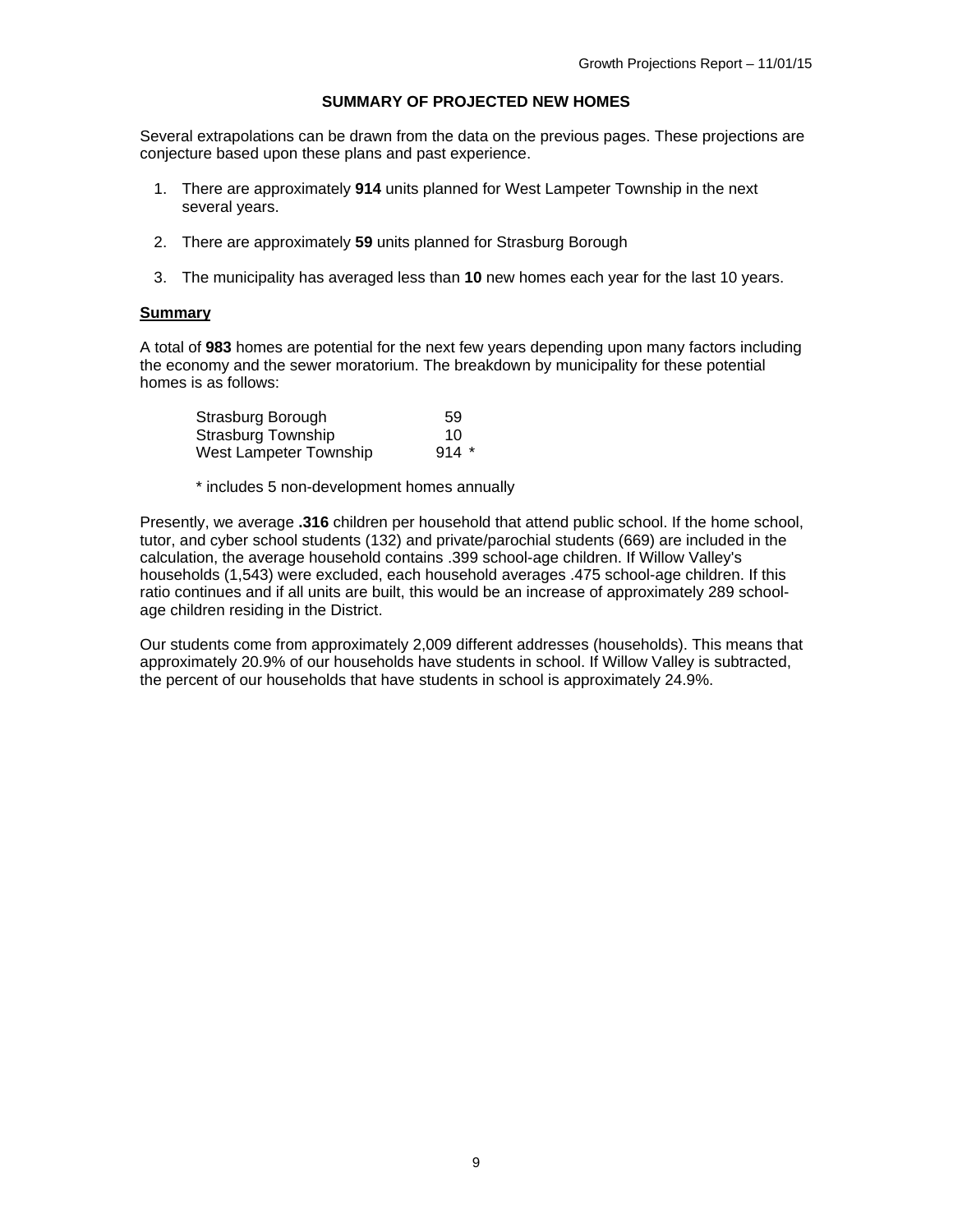| BUILDING CAPACITIES AND IMPLICATIONS |  |
|--------------------------------------|--|
|--------------------------------------|--|

| <b>BUILDING</b>                   | STUDENT CAPACITY |
|-----------------------------------|------------------|
| <b>Lampeter Elementary School</b> | $525*$           |
| Hans Herr Elementary School       | 776 *            |
| Martin Meylin Middle School       | 822              |
| Lampeter-Strasburg High School    | 1,218            |
| <b>Total Building Capacity</b>    | $3,341$ *        |

\* Elementary capacities are based upon 20 students per kindergarten and first grade, 23 students per second and third grade, and 25 students per fourth and fifth grade. It should be noted that a number of current classrooms have two to three more students than the capacity listed. It is also important to note that only one half of our kindergarten students are in Lampeter Elementary School at any given time.

#### Present Building Enrollment 2015

| <b>BUILDING</b><br><b>Lampeter Elementary School</b><br>Hans Herr Elementary School<br>Martin Meylin Middle School<br>Lampeter-Strasburg High School |                       |                       | <b>STUDENT ENROLLMENT</b><br>599<br>682<br>728<br><u>1,028</u> |                       |                       |
|------------------------------------------------------------------------------------------------------------------------------------------------------|-----------------------|-----------------------|----------------------------------------------------------------|-----------------------|-----------------------|
| <b>Total Enrollment</b>                                                                                                                              |                       |                       | 3,037                                                          |                       |                       |
| <b>Projected Enrollment</b>                                                                                                                          | <u>2016</u>           | 2017                  | 2018                                                           | <u>2019</u>           | 2020                  |
| Elementary<br>Middle School<br><b>High School</b>                                                                                                    | 1,299<br>741<br>1,019 | 1,310<br>736<br>1,043 | 1,333<br>737<br>1,018                                          | 1,328<br>728<br>1,014 | 1,301<br>761<br>1,012 |
| <b>Total Enrollment</b>                                                                                                                              | 3,059                 | 3,089                 | 3,088                                                          | 3,070                 | 3,074                 |
| Difference between District<br>capacity (3,341) and enrollment                                                                                       | 282                   | 252                   | 253                                                            | 271                   | 267                   |
| Difference between elementary<br>capacity (1,301) and enrollment                                                                                     | 2                     | -9                    | $-32$                                                          | $-27$                 | 0                     |
| Difference between middle school<br>capacity (822) and enrollment                                                                                    | 81                    | 86                    | 85                                                             | 94                    | 61                    |
| Difference between high school<br>Capacity (1,218) and enrollment                                                                                    | 199                   | 175                   | 200                                                            | 204                   | 206                   |

Numbers of students in District buildings do not accurately reflect the number of students who are receiving their education in District buildings because some students attend the Lancaster County Career and Technology Center, Lancaster County Academy, Lancaster Lebanon Virtual Solutions, or other appropriate placements located outside the District. The number of District secondary students currently being educated for either full or partial days outside the District is 88, while the number of elementary students is 24.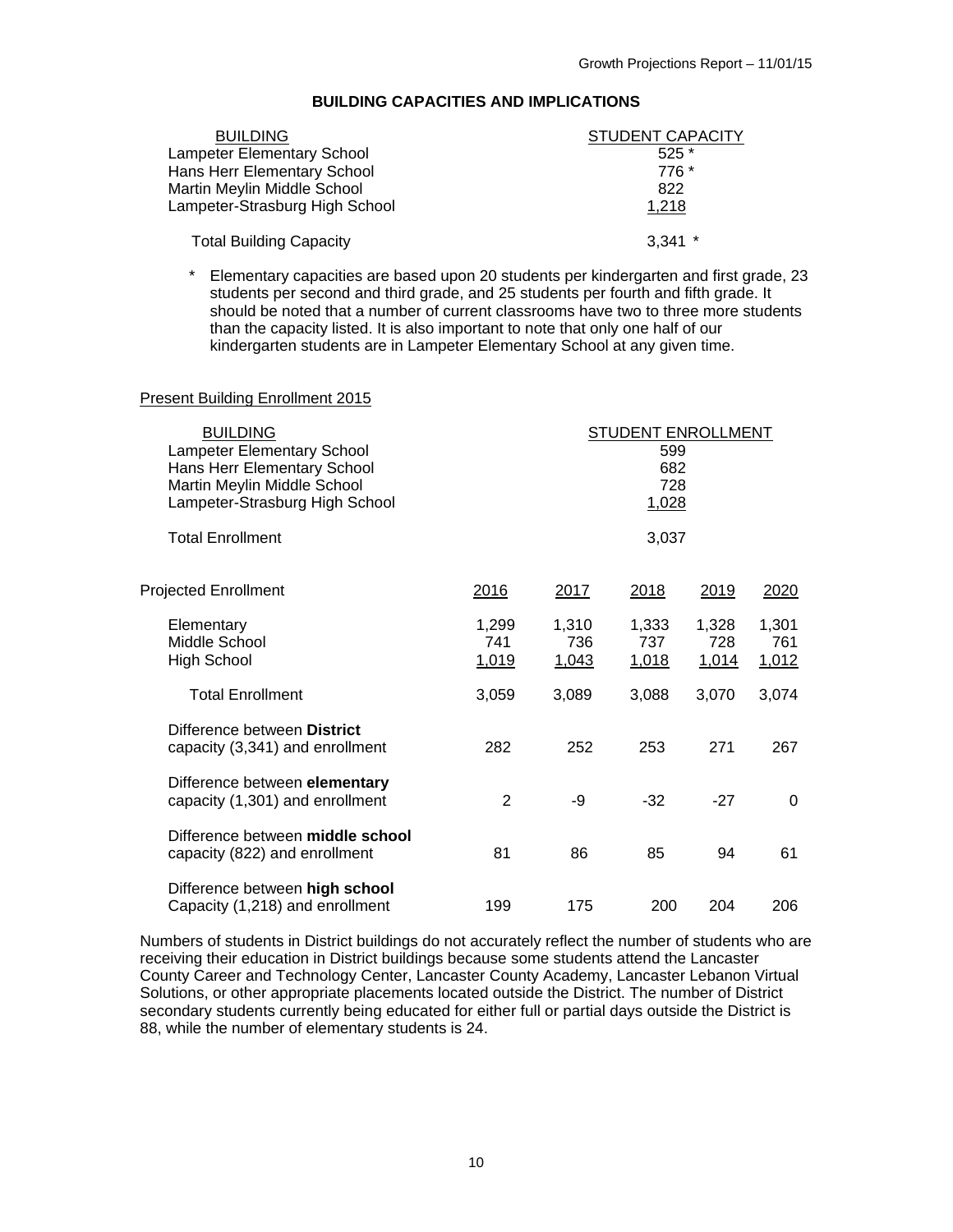### **Growth Time Line**

The closing of Strasburg Elementary School in 2013 transitioned all K-2 students to Lampeter Elementary School. With this transition, the following statements are true:

- 1. All buildings are presently within capacity limits.
- 2. With projections based upon live births, it appears that all buildings will remain within capacity limits for the foreseeable future.
- 3. All buildings are being properly maintained and remain in very good condition.

**It is, however, important to remember that enrollment numbers are based on projections. The further into the future that the one extends, the less reliable the projections become.**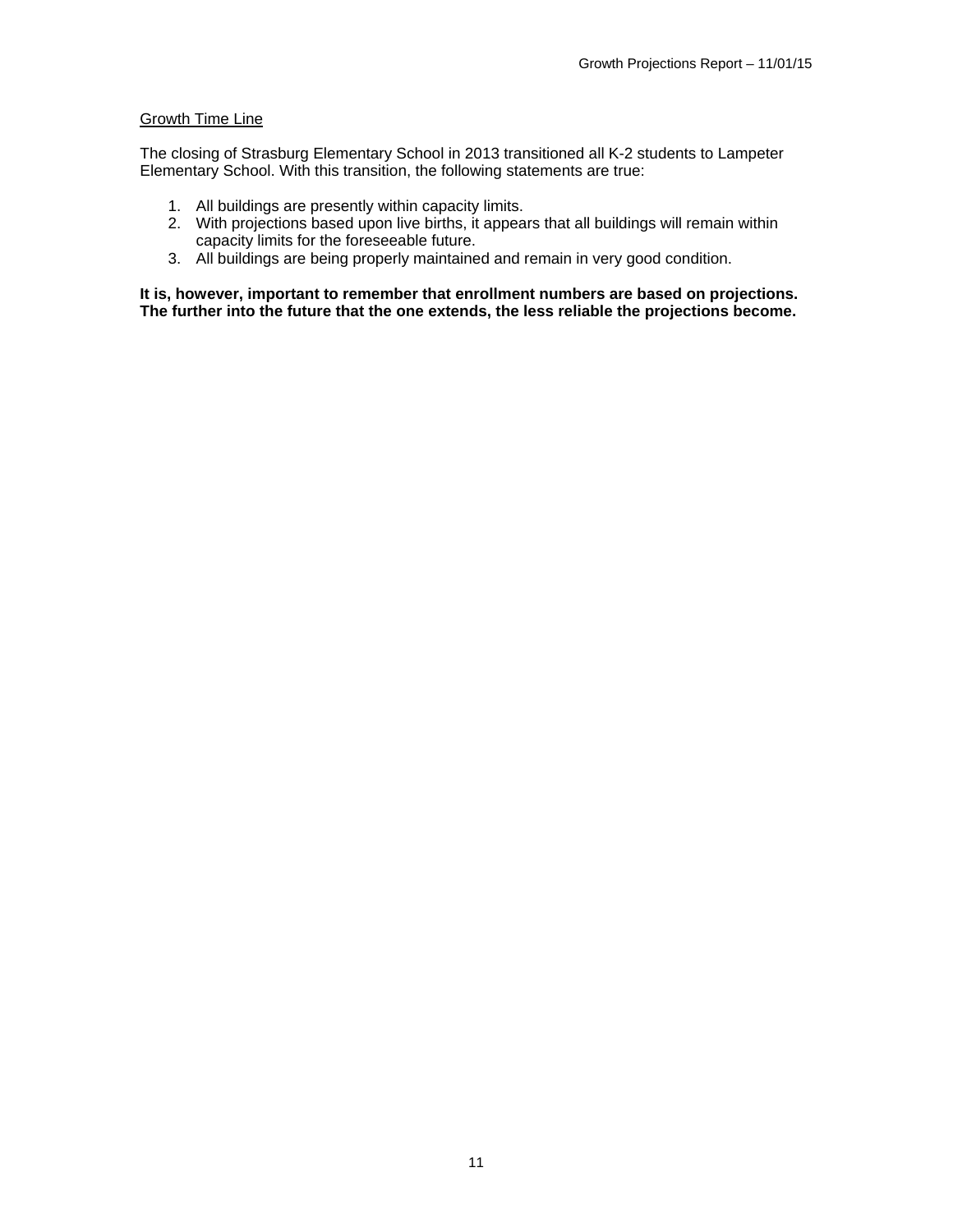## **FUTURE ENROLLMENT PROJECTIONS**

|          | 2016-2017 | 2017-2018 | 2018-2019 | 2019-2020 | 2020-2021 |
|----------|-----------|-----------|-----------|-----------|-----------|
| Kdg.     | 220       | 201       | 210       | 187       | 192       |
| Grade 1  | 173       | 225       | 206       | 215       | 192       |
| Grade 2  | 233       | 182       | 237       | 217       | 227       |
| Grade 3  | 220       | 245       | 191       | 249       | 228       |
| Grade 4  | 222       | 228       | 254       | 198       | 258       |
| Grade 5  | 231       | 229       | 235       | 262       | 204       |
| Total    | 1,299     | 1,310     | 1,333     | 1,328     | 1,301     |
| Grade 6  | 253       | 239       | 237       | 244       | 272       |
| Grade 7  | 240       | 257       | 243       | 241       | 248       |
| Grade 8  | 248       | 240       | 257       | 243       | 241       |
| Total    | 741       | 736       | 737       | 728       | 761       |
| Grade 9  | 260       | 264       | 256       | 274       | 259       |
| Grade 10 | 268       | 251       | 255       | 247       | 264       |
| Grade 11 | 260       | 255       | 239       | 242       | 235       |
| Grade 12 | 231       | 273       | 268       | 251       | 254       |
| Total    | 1,019     | 1,043     | 1,018     | 1,014     | 1,012     |
|          |           |           |           |           |           |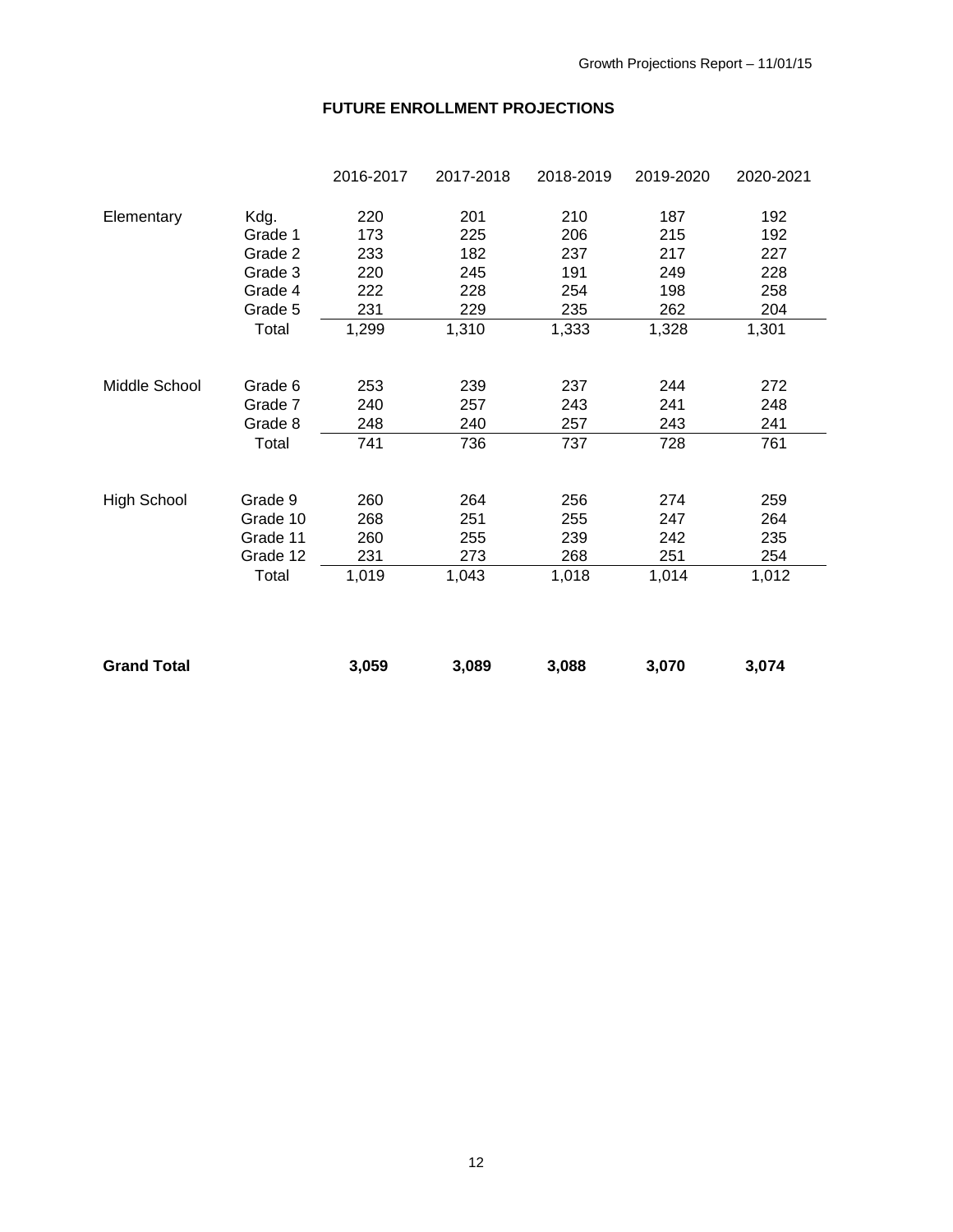# **HOME SCHOOL, TUTOR, AND CYBER CHARTER SCHOOL STUDENT INFORMATION**

|                                                       |    | Enrollments as of<br>10/01/2015 |
|-------------------------------------------------------|----|---------------------------------|
| Total Number of Families (excludes LLVS)              | 78 |                                 |
| Total Number of Home School & Tutor Students          | 94 |                                 |
| Total Number of Cyber School Students (excludes LLVS) | 38 |                                 |
| Number of Lancaster Lebanon Virtual Solutions (LLVS)  | 29 |                                 |

Number of Lancaster Lebanon Virtual Solutions (LLVS) Students (Public School Students)

| Grade<br>Level               | 2015-2016<br>Home<br><b>School</b><br>Category<br><b>Totals by</b><br>Grade | 2015-2016<br><b>Tutor</b><br><b>Category</b><br><b>Totals by</b><br>Grade | 2015-2016<br><b>Cyber</b><br><b>School</b><br><b>Category</b><br><b>Totals by</b><br>Grade | 2015-2016<br><b>Totals by</b><br>Grade<br>Level | Grade<br>Level               | 2015-2016<br><b>LLVS</b><br>Category<br><b>Totals by</b><br>Grade<br>(Provided<br>by $L-S$ ) |
|------------------------------|-----------------------------------------------------------------------------|---------------------------------------------------------------------------|--------------------------------------------------------------------------------------------|-------------------------------------------------|------------------------------|----------------------------------------------------------------------------------------------|
| Ungraded                     | $\overline{0}$                                                              | $\mathbf{0}$                                                              | $\mathbf{0}$                                                                               | 0                                               | Ungraded                     | 0                                                                                            |
| Grade K                      | $\overline{1}$                                                              | $\overline{0}$                                                            | $\overline{0}$                                                                             | 1                                               | Grade K                      | $\overline{0}$                                                                               |
| Grade 1                      | $\overline{0}$                                                              | $\overline{0}$                                                            | $\mathbf{1}$                                                                               | 1                                               | Grade 1                      | $\mathbf 0$                                                                                  |
| Grade 2                      | 10                                                                          | $\overline{0}$                                                            | $\overline{2}$                                                                             | 12                                              | Grade 2                      | $\mathbf 0$                                                                                  |
| Grade 3                      | 12                                                                          | $\overline{0}$                                                            | $\overline{0}$                                                                             | 12                                              | Grade 3                      | $\overline{0}$                                                                               |
| Grade 4                      | 11                                                                          | $\overline{0}$                                                            | 5                                                                                          | 16                                              | Grade 4                      | $\mathbf 0$                                                                                  |
| Grade 5                      | 11                                                                          | $\overline{0}$                                                            | $\mathbf{1}$                                                                               | 12 <sub>2</sub>                                 | Grade 5                      | $\mathbf 0$                                                                                  |
| Grade 6                      | 3                                                                           | $\overline{0}$                                                            | 5                                                                                          | 8                                               | Grade 6                      | 1                                                                                            |
| Grade 7                      | 10 <sup>1</sup>                                                             | $\overline{0}$                                                            | $\overline{1}$                                                                             | 11                                              | Grade 7                      | $\overline{0}$                                                                               |
| Grade 8                      | 9                                                                           | $\mathbf{1}$                                                              | $\overline{4}$                                                                             | 14                                              | Grade 8                      | $\overline{2}$                                                                               |
| Grade 9                      | 5                                                                           | $\overline{0}$                                                            | $\overline{4}$                                                                             | 9                                               | Grade 9                      | 5                                                                                            |
| Grade 10                     | 8                                                                           | $\mathbf{1}$                                                              | 3                                                                                          | 12                                              | Grade 10                     | 9                                                                                            |
| Grade 11                     | 10                                                                          | $\overline{0}$                                                            | 5                                                                                          | 15                                              | Grade 11                     | 6                                                                                            |
| Grade 12                     | $\overline{2}$                                                              | $\overline{0}$                                                            | $\overline{7}$                                                                             | 9                                               | Grade 12                     | $6\phantom{1}$                                                                               |
| <b>Totals by</b><br>Category | 92                                                                          | $\overline{2}$                                                            | 38                                                                                         | 132                                             | <b>Totals by</b><br>Category | 29                                                                                           |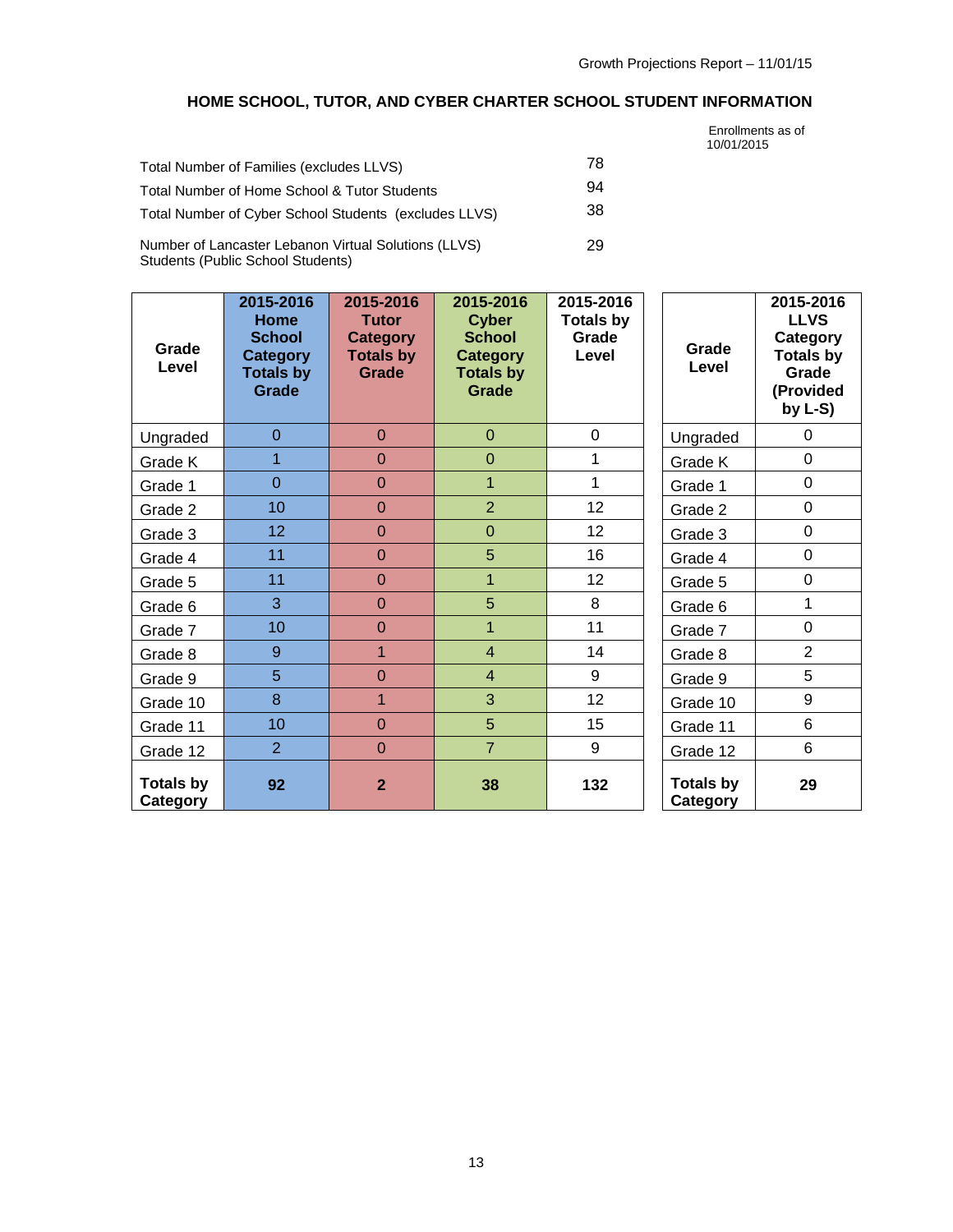

**Six-Year Summary Table: Home School, Tutor, and Cyber School Students** 

| Six-Year Totals                                       | $2010 -$<br>2011 | $2011 -$<br>2012 | $2012 -$<br>2013 | $2013 -$<br>2014 | $2014 -$<br>2015 | $2015 -$<br>2016 |
|-------------------------------------------------------|------------------|------------------|------------------|------------------|------------------|------------------|
| Number of Families                                    | 105              | 102              | 86               | 74               | 78               | 78               |
| Number of Home<br>School & Tutor<br><b>Students</b>   | 121              | 118              | 101              | 90               | 100              | 94               |
| Number of Cyber<br>School (excludes<br>LLVS) Students | 64               | 64               | 46               | 41               | 45               | 38               |
| Number of LLVS<br><b>Students</b>                     | $\Omega$         | 0                | 11               | 20               | 28               | 29               |
| <b>Total of Students</b><br>by Year                   | 185              | 182              | 158              | 151              | 173              | 161              |

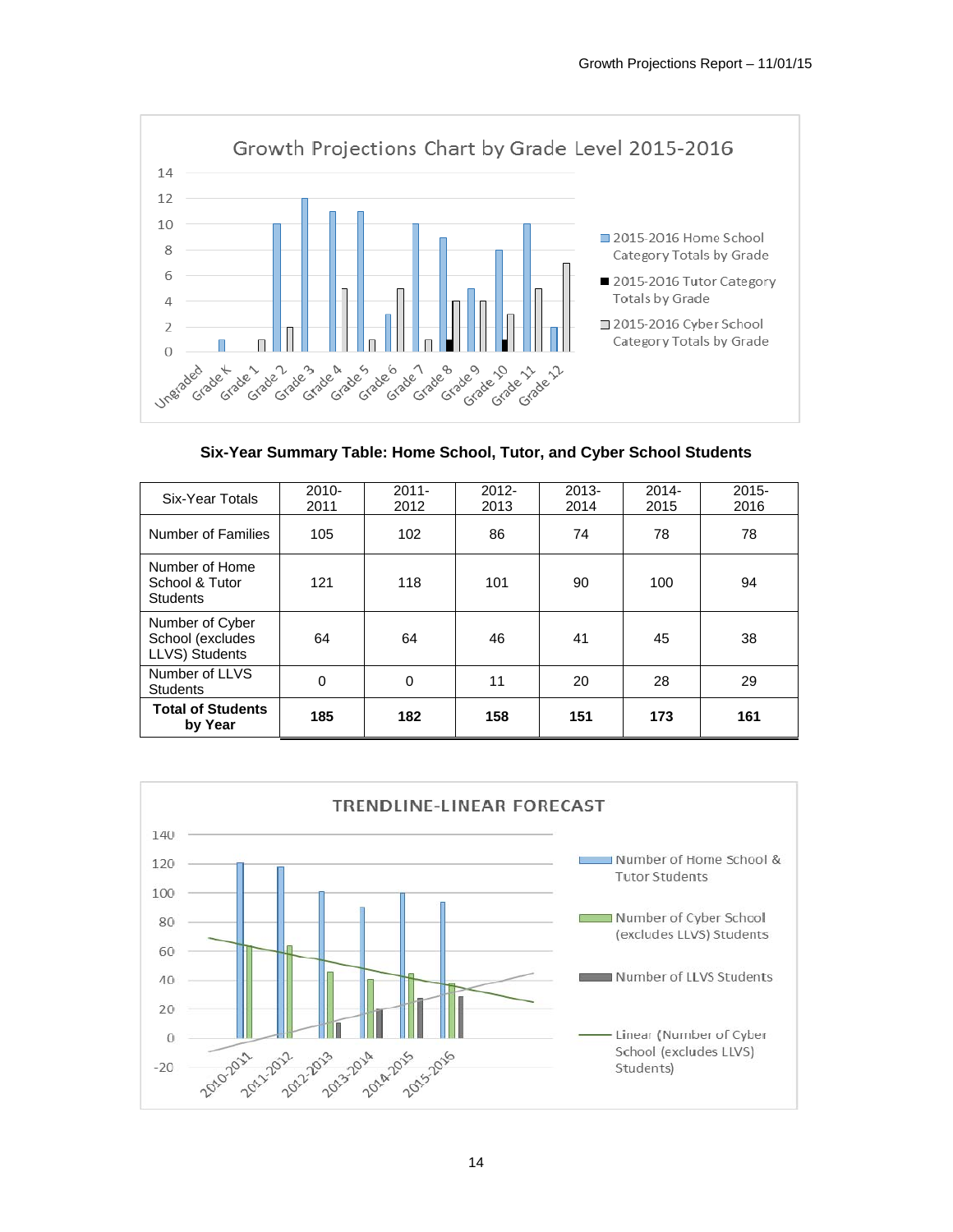## **PRIVATE / PAROCHIAL SCHOOL STUDENT INFORMATION**

# Total Number of Students **669**

| <b>AMISH SCHOOLS</b>                | <b>Students</b><br>per<br><b>School</b> | <b>OTHER PRIVATE SCHOOLS</b>         | <b>Stude</b><br>pe<br>Scho |
|-------------------------------------|-----------------------------------------|--------------------------------------|----------------------------|
| BEAVER VALLEY                       | 28                                      | <b>BETHEL MENNONITE</b>              | 3                          |
| <b>BELMONT SPECIAL</b>              | $\mathbf{1}$                            | DAYSPRING CHRISTIAN                  | 13                         |
| <b>BUNKER HILL</b>                  | 30                                      | <b>FAITH MENNONITE HS</b>            | $\overline{c}$             |
| <b>CALAMUS RUN</b>                  | 4                                       | <b>GRIER SCHOOL</b>                  | $\mathbf{1}$               |
| <b>EDISONVILLE</b>                  | 31                                      | <b>JANUS SCHOOL</b>                  | $\mathbf{1}$               |
| <b>FAIRVIEW</b>                     | $\mathbf 0$                             | LANCASTER CATHOLIC HS                | 12                         |
| <b>FAIRVIEW SPECIAL</b>             | 0                                       | LCCS - W LAMPETER CAMPUS             | 24                         |
| <b>FOGGY RIDGE</b>                  | 1                                       | LCCS - LEOLA CAMPUS                  | 22                         |
| <b>FOGGY RIDGE SPECIAL</b>          | $\mathbf 0$                             | LANCASTER COUNTRY DAY                | 9                          |
| GREENLAND                           | $\Omega$                                | LMS - LANCASTER CAMPUS               | 32                         |
| <b>HAWKSVILLE</b>                   | 13                                      | LMS - LOCUST GROVE CAMPUS            | 20                         |
| <b>IVA</b>                          | 8                                       | LMS - NEW DANVILE CAMPUS             | 11                         |
| <b>KRANTZ MILL</b>                  | 28                                      | <b>LINDEN HALL</b>                   | $\overline{c}$             |
| <b>LOCUST RIDGE</b>                 | 22                                      | LINVILLE HILL MENNONITE              | 23                         |
| NORTH JACKSON                       | 23                                      | LITITZ CHRISTIAN                     | $\mathbf{1}$               |
| NORTH JACKSON VOC                   | 3                                       | LITTLE BRITAIN MENNONITE             | $\overline{4}$             |
| NORTH STAR                          | 28                                      | MANHEIM CHRISTIAN DAY SCHOOL         | 3                          |
| NORTH STAR VOC                      | $\overline{2}$                          | MONTESSORI ACADEMY                   | $\sqrt{2}$                 |
| PICADILLY RIDGE                     | 8                                       | MOTHER OF DIVINE GRACE               | $\overline{c}$             |
| PICADILLY RIDGE VOC                 | $\mathbf{1}$                            | NEW SCHOOL                           | $\overline{7}$             |
| <b>ROCKVALE</b>                     | 19                                      | <b>QUARRYVILLE MENNONITE</b>         | 2                          |
| ROCKVALE/ROCKYSPRINGS/ROCKYRIDGE(V) | $\overline{7}$                          | <b>RESURRECTION</b>                  | $\overline{7}$             |
| ROCKY RIDGE                         | 13                                      | <b>SACRED HEART</b>                  | $\mathbf{1}$               |
| <b>ROCKY SPRINGS</b>                | 30                                      | ST. ANNE                             | $\overline{7}$             |
| SIDES MILL                          | 28                                      | ST LEO                               | 4                          |
| SOUTH STRASBURG (TWIN ELM)          | 29                                      | ST. PHILOMENA ACADEMY                | $\mathbf{1}$               |
| <b>STRASBURG VOC</b>                | 35                                      | SUSQUEHANNA WALDORF                  | $\sqrt{2}$                 |
| <b>SUMMIT HILL</b>                  | 13                                      | <b>VERITAS</b>                       | 3                          |
| <b>SYCAMORE</b>                     | 32                                      | WHITE RIVER ACADEMY                  | $\mathbf{1}$               |
| WEST LAMPETER VOC                   | 0                                       | <b>OTHER PRIVATE SCHOOLS - TOTAL</b> | 222                        |
| <b>WHITE OAK</b>                    | 10                                      |                                      |                            |
| <b>AMISH - TOTAL</b>                | 447                                     |                                      |                            |

| <b>AMISH SCHOOLS</b>            | <b>Students</b><br>per<br><b>School</b> | <b>OTHER PRIVATE SCHOOLS</b>         | <b>Students</b><br>per<br><b>School</b> |
|---------------------------------|-----------------------------------------|--------------------------------------|-----------------------------------------|
| <b>BEAVER VALLEY</b>            | 28                                      | <b>BETHEL MENNONITE</b>              | 3                                       |
| <b>BELMONT SPECIAL</b>          | $\mathbf{1}$                            | DAYSPRING CHRISTIAN                  | 13                                      |
| <b>BUNKER HILL</b>              | 30                                      | <b>FAITH MENNONITE HS</b>            | $\overline{c}$                          |
| CALAMUS RUN                     | 4                                       | <b>GRIER SCHOOL</b>                  | 1                                       |
| <b>EDISONVILLE</b>              | 31                                      | <b>JANUS SCHOOL</b>                  | $\mathbf{1}$                            |
| <b>FAIRVIEW</b>                 | 0                                       | LANCASTER CATHOLIC HS                | 12                                      |
| <b>FAIRVIEW SPECIAL</b>         | 0                                       | <b>LCCS - W LAMPETER CAMPUS</b>      | 24                                      |
| <b>FOGGY RIDGE</b>              | $\mathbf{1}$                            | <b>LCCS - LEOLA CAMPUS</b>           | 22                                      |
| <b>FOGGY RIDGE SPECIAL</b>      | $\Omega$                                | LANCASTER COUNTRY DAY                | 9                                       |
| GREENLAND                       | 0                                       | LMS - LANCASTER CAMPUS               | 32                                      |
| <b>HAWKSVILLE</b>               | 13                                      | LMS - LOCUST GROVE CAMPUS            | 20                                      |
| IVA.                            | 8                                       | LMS - NEW DANVILE CAMPUS             | 11                                      |
| <b>KRANTZ MILL</b>              | 28                                      | <b>LINDEN HALL</b>                   | 2                                       |
| <b>LOCUST RIDGE</b>             | 22                                      | LINVILLE HILL MENNONITE              | 23                                      |
| NORTH JACKSON                   | 23                                      | LITITZ CHRISTIAN                     | $\mathbf{1}$                            |
| NORTH JACKSON VOC               | 3                                       | LITTLE BRITAIN MENNONITE             | 4                                       |
| NORTH STAR                      | 28                                      | <b>MANHEIM CHRISTIAN DAY SCHOOL</b>  | 3                                       |
| NORTH STAR VOC                  | 2                                       | MONTESSORI ACADEMY                   | $\overline{c}$                          |
| PICADILLY RIDGE                 | 8                                       | MOTHER OF DIVINE GRACE               | $\mathbf 2$                             |
| PICADILLY RIDGE VOC             | $\mathbf{1}$                            | <b>NEW SCHOOL</b>                    | $\overline{7}$                          |
| <b>ROCKVALE</b>                 | 19                                      | <b>QUARRYVILLE MENNONITE</b>         | $\overline{c}$                          |
| /ALE/ROCKYSPRINGS/ROCKYRIDGE(V) | $\overline{7}$                          | <b>RESURRECTION</b>                  | $\overline{7}$                          |
| ROCKY RIDGE                     | 13                                      | <b>SACRED HEART</b>                  | $\mathbf{1}$                            |
| <b>ROCKY SPRINGS</b>            | 30                                      | ST. ANNE                             | $\overline{7}$                          |
| SIDES MILL                      | 28                                      | ST LEO                               | $\overline{4}$                          |
| SOUTH STRASBURG (TWIN ELM)      | 29                                      | ST. PHILOMENA ACADEMY                | 1                                       |
| STRASBURG VOC                   | 35                                      | SUSQUEHANNA WALDORF                  | $\overline{2}$                          |
| <b>SUMMIT HILL</b>              | 13                                      | <b>VERITAS</b>                       | 3                                       |
| <b>SYCAMORE</b>                 | 32                                      | WHITE RIVER ACADEMY                  | $\mathbf{1}$                            |
| <b>WEST LAMPETER VOC</b>        | 0                                       | <b>OTHER PRIVATE SCHOOLS - TOTAL</b> | 222                                     |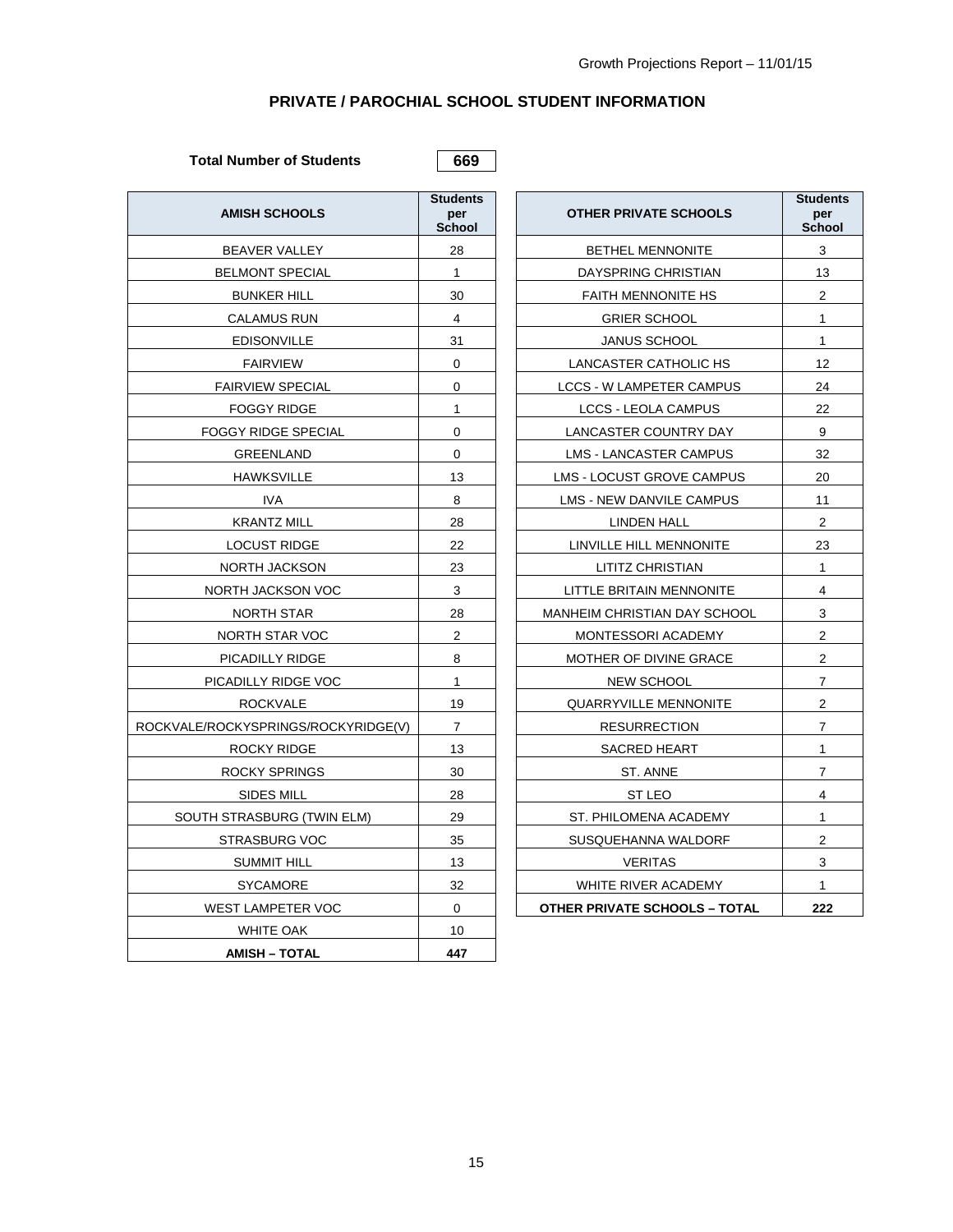| <b>Grade Level</b> | <b>Students per Grade</b><br><b>Level Amish</b> | <b>Students per Grade</b><br><b>Level Other / Private</b> | <b>Totals Amish &amp; Other</b><br><b>Private per Grade Level</b> |
|--------------------|-------------------------------------------------|-----------------------------------------------------------|-------------------------------------------------------------------|
| Κ                  | $\Omega$                                        | 20                                                        | 20                                                                |
| 1                  | 46                                              | 15                                                        | 61                                                                |
| $\overline{2}$     | 49                                              | 21                                                        | 70                                                                |
| 3                  | 57                                              | 22                                                        | 79                                                                |
| 4                  | 44                                              | 8                                                         | 52                                                                |
| 5                  | 52                                              | 19                                                        | 71                                                                |
| 6                  | 48                                              | 7                                                         | 55                                                                |
| $\overline{7}$     | 52                                              | 19                                                        | 71                                                                |
| 8                  | 50                                              | 18                                                        | 68                                                                |
| 9                  | $\mathbf 0$                                     | 18                                                        | 18                                                                |
| 10                 | $\mathbf 0$                                     | 21                                                        | 21                                                                |
| 11                 | $\mathbf 0$                                     | 18                                                        | 18                                                                |
| 12                 | $\Omega$                                        | 16                                                        | 16                                                                |
| Vocational         | 48                                              | 0                                                         | 48                                                                |
| Ungraded           | 1                                               | 0                                                         | 1                                                                 |
| Total              | 447                                             | 222                                                       | 669                                                               |

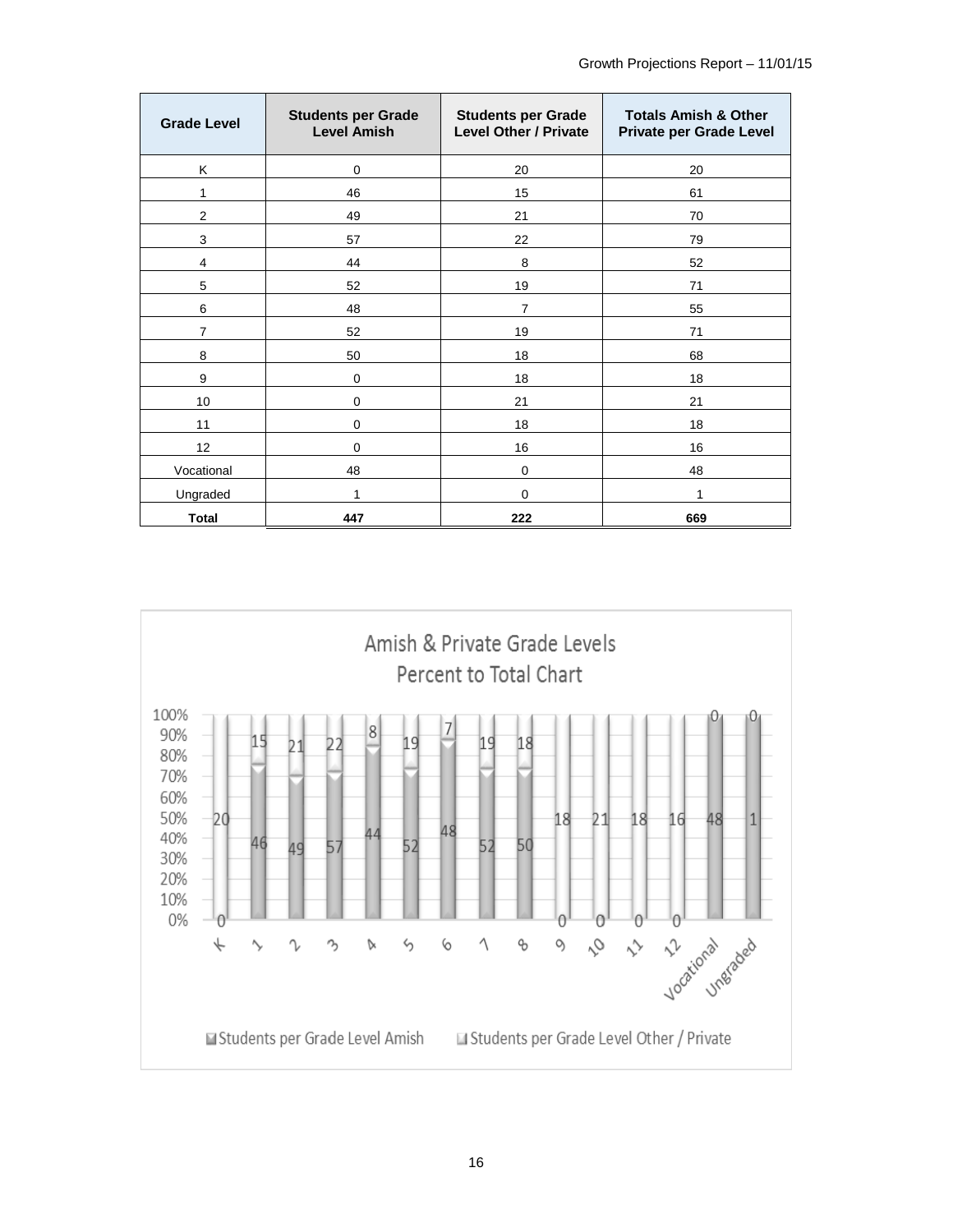### **MISCELLANEOUS INFORMATION AND INTERESTING STATISTICS**

| <b>Minority Population:</b>      |     |         |                |
|----------------------------------|-----|---------|----------------|
| American Indian/Alaskan Native   |     | .03%    | (Not Hispanic) |
| Native Hawaiian/Pacific Islander | 1   | $.03\%$ | (Not Hispanic) |
| Black/African American           | 39  | 1.28%   | (Not Hispanic) |
| Hispanic                         | 212 | 6.98%   | (Any Race)     |
| Asian                            | 52  | 1.71%   | (Not Hispanic) |
| Multi-Racial                     | 94  | 3.10%   | (Not Hispanic) |
| Total                            | 399 | 13.13%  |                |

51.14 percent of all public school students are male.

48.86 percent of all public school students are female.

96.31 percent of all public school students are educated on the District campus in Lampeter.

3.69 percent of all public school students are educated at other locations.

79.13 percent of all school-age children in the District attend public school.

2.40 percent of all school-age children in the District are home school students.

17.43 percent of all school-age children in the District attend private or parochial schools.

.99 percent of all school-age children in the District attend cyber charter school.

.05 percent of all school-age children in the District are tutored.

- 24.86 percent of all school-age children in the District are identified as low income students (free and reduced lunch program).
	- .64 percent is the District dropout rate as determined by the Pennsylvania Department of .<br>Education.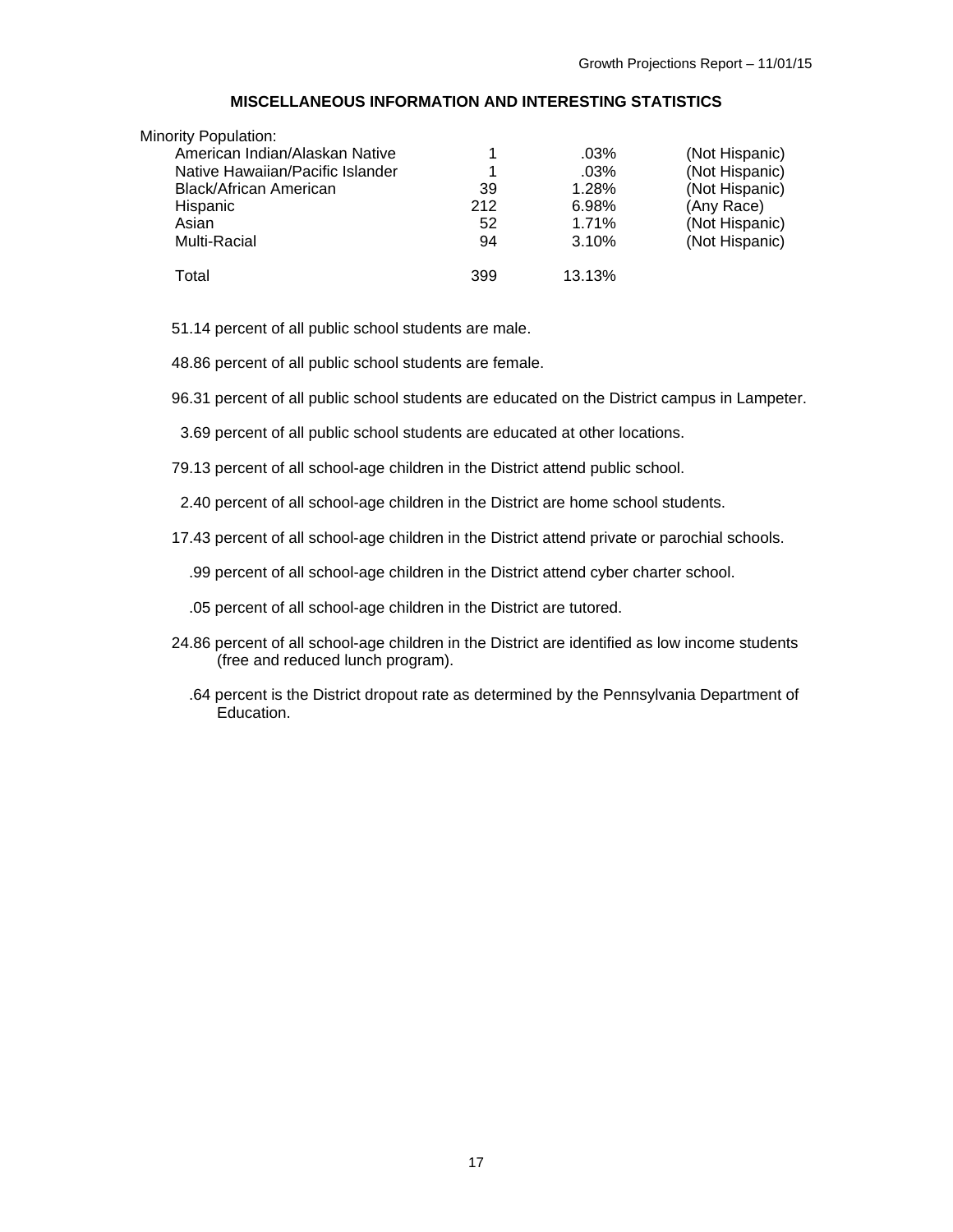### **INFORMATION REGARDING ENGLISH LANGUAGE LEARNERS**

A total of 28 students have been identified as English Language Learners as of October 1, 2015. The 28 students are from 11 different countries of origin. The breakdown of students from each country by grade is as follows:

|             | К            | 1 | $\overline{2}$ | 3 | 4 | 5 | 6 | 7 | 8 | 9 | 10 | 11 | 12 | <b>Total</b>   |
|-------------|--------------|---|----------------|---|---|---|---|---|---|---|----|----|----|----------------|
| Puerto Rico |              |   |                | 1 |   | 2 | 2 |   |   | 2 |    |    | 1  | 8              |
| Guatemala   |              |   | 1              |   |   |   |   |   |   |   |    |    |    | 1              |
| Belgium     |              |   |                |   |   |   |   |   |   | 1 |    |    |    |                |
| India       |              |   | $\mathbf{1}$   |   |   |   |   |   |   |   |    |    |    |                |
| China       |              |   | 1              |   |   |   |   | T |   |   |    |    |    | $\overline{2}$ |
| Philippines |              |   |                |   |   |   |   |   | 1 |   |    | 1  |    | 2              |
| Mexico      | 1            | 1 |                |   |   |   |   | 2 |   |   | 1  |    |    | 5              |
| Vietnam     |              |   | T              |   |   |   |   | 1 | 1 |   |    | 1  |    | 4              |
| Jordan      |              |   |                |   |   |   |   |   | 1 |   |    | 1  |    | $\overline{2}$ |
| Cambodia    | $\mathbf{1}$ |   |                |   |   |   |   |   |   |   |    |    |    | 1              |
| Peru        |              |   |                |   |   |   |   |   |   | 1 |    |    |    |                |

A breakdown of languages spoken by the 28 students by grade is as follows:

|                | K | 1 | $\mathbf{2}$ | 3 | 4 | 5 | 6 | 7 | 8 | 9 | 10 | 11 | 12 | <b>Total</b>   |
|----------------|---|---|--------------|---|---|---|---|---|---|---|----|----|----|----------------|
| Spanish        | 1 | 1 | ◢            | 1 |   | っ | ว | 2 |   | 3 | 1  |    | 1  | 15             |
| Chinese        |   |   |              | 1 |   |   |   | ┻ |   |   |    |    |    | $\overline{2}$ |
| French         |   |   |              |   |   |   |   |   |   | 1 |    |    |    |                |
| Vietnamese     |   |   |              |   |   |   |   |   | 1 |   |    | 1  |    | 4              |
| <b>Tagalog</b> |   |   |              |   |   |   |   |   | 1 |   |    | 1  |    |                |
| Arabic         |   |   |              |   |   |   |   |   | 1 |   |    | 1  |    |                |
| Khmer          | 1 |   |              |   |   |   |   |   |   |   |    |    |    |                |
| Telugu         |   |   |              | ◢ |   |   |   |   |   |   |    |    |    |                |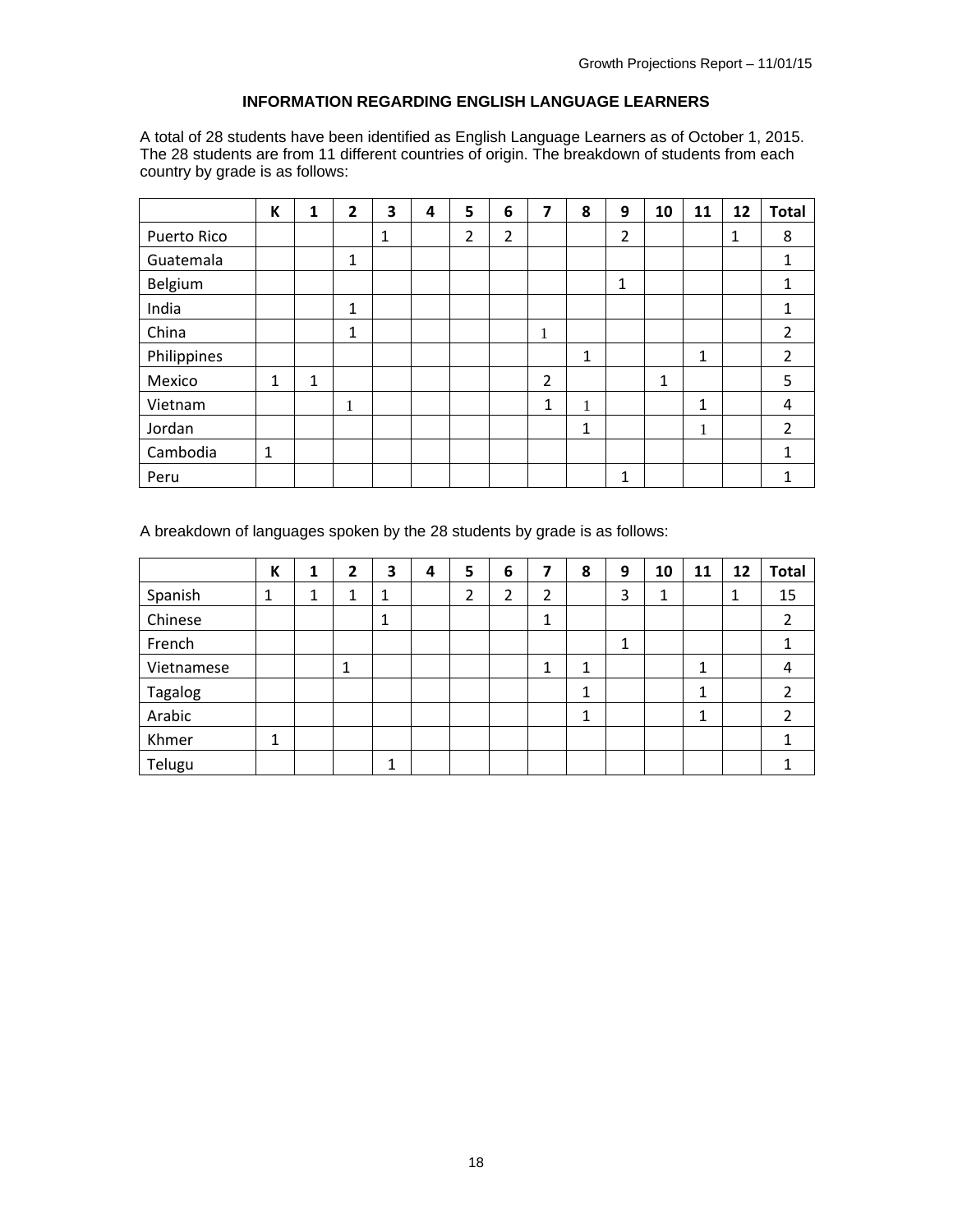|                      | <b>English Language Arts</b> |           |                  |                   |  |  |  |  |
|----------------------|------------------------------|-----------|------------------|-------------------|--|--|--|--|
| Grade                |                              | % Adv/Pro | <b>State Ave</b> |                   |  |  |  |  |
|                      | #                            | ℅         | % Pro/Adv        | <b>Difference</b> |  |  |  |  |
| <b>Hans Herr</b>     | 557                          | 83%       |                  |                   |  |  |  |  |
| 3                    | 183                          | 82%       | 62.1%            | 20.3%             |  |  |  |  |
| 4                    | 185                          | 81%       | 58.6%            | 21.2%             |  |  |  |  |
| 5                    | 189                          | 86%       | 62.0%            | 23.6%             |  |  |  |  |
| <b>Martin Meylin</b> | 558                          | 77%       |                  |                   |  |  |  |  |
| 6                    | 194                          | 81%       | 60.8%            | 20.2%             |  |  |  |  |
| 7                    | 188                          | 80%       | 58.9%            | 21.1%             |  |  |  |  |
| 8                    | 176                          | 70%       | 58.4%            | 11.2%             |  |  |  |  |

### **2014-2015 PSSA RESULTS**

| <b>Mathematics</b>   |     |           |                  |                   |  |  |  |
|----------------------|-----|-----------|------------------|-------------------|--|--|--|
| Grade                |     | % Adv/Pro | <b>State Ave</b> | <b>Difference</b> |  |  |  |
|                      | #   | %         | % Adv/Pro        |                   |  |  |  |
| <b>Hans Herr</b>     | 419 | 63%       |                  |                   |  |  |  |
| 3                    | 133 | 60%       | 48.5%            | 11.5%             |  |  |  |
| 4                    | 151 | 66%       | 44.4%            | 22.0%             |  |  |  |
| 5                    | 135 | 61%       | 42.8%            | 18.2%             |  |  |  |
| <b>Martin Meylin</b> | 411 | 57%       |                  |                   |  |  |  |
| 6                    | 151 | 63%       | 39.8%            | 23.2%             |  |  |  |
| 7                    | 126 | 54%       | 33.1%            | 20.9%             |  |  |  |
| 8                    | 135 | 54%       | 29.9%            | 23.9%             |  |  |  |

|       | <b>Science</b> |           |
|-------|----------------|-----------|
| Grade |                | % Adv/Pro |
|       | Ħ              | %         |
|       | 205            | 90%       |
|       | 174            | 69%       |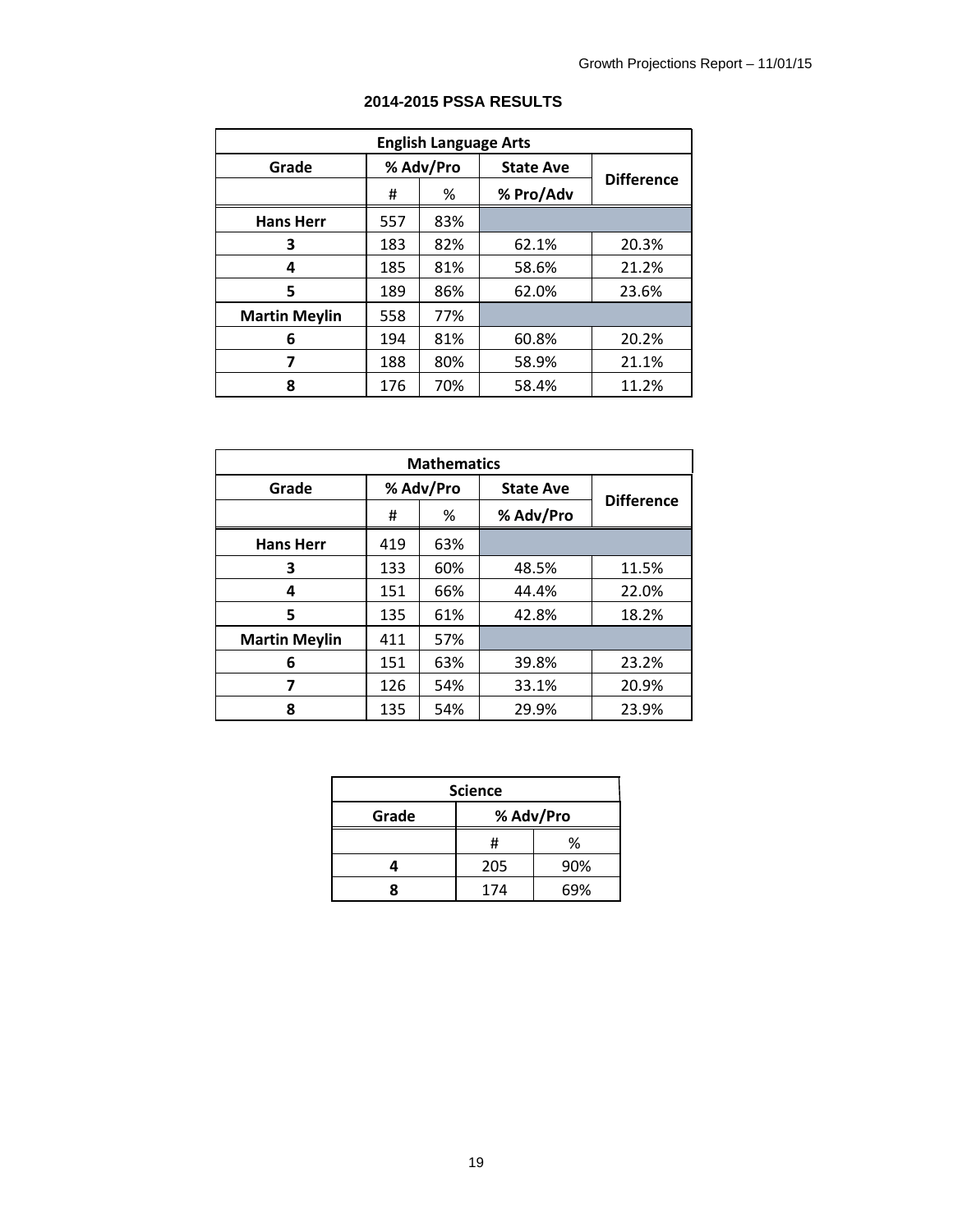### **2015 KEYSTONE RESULTS**

### **Keystone Exams Winter 2015**

|                    |    | <b>First Time Testers</b> |    | <b>Re-test</b> |  |  |  |
|--------------------|----|---------------------------|----|----------------|--|--|--|
| Algebra I          | Ħ  | ℅                         | #  | %              |  |  |  |
| Advanced           | 31 | 46.97%                    |    | 0.00%          |  |  |  |
| Proficient         | 25 | 37.88%                    | 8  | 22.22%         |  |  |  |
| <b>Basic</b>       | 9  | 13.64%                    | 25 | 69.44%         |  |  |  |
| <b>Below Basic</b> |    | 1.52%                     |    | 8.33%          |  |  |  |
| Total              | 66 |                           | 36 |                |  |  |  |

**Proficient &**

**Advanced 84.85% 22.22%**

|                    |    | <b>First Time Testers</b> |                | Re-test |  |  |  |
|--------------------|----|---------------------------|----------------|---------|--|--|--|
| <b>Biology</b>     | Ħ  | %                         | #              | ℅       |  |  |  |
| Advanced           | 35 | 37.23%                    | 0              | 0.00%   |  |  |  |
| Proficient         | 33 | 35.11%                    | $\overline{2}$ | 22.22%  |  |  |  |
| <b>Basic</b>       | 18 | 19.15%                    | 6              | 66.67%  |  |  |  |
| <b>Below Basic</b> | ጸ  | 8.51%                     |                | 11.11%  |  |  |  |
| Total              | 94 |                           |                |         |  |  |  |

**Proficient & Advanced 72.34% 22.22%**

| Literature         |        | <b>First Time Testers</b> | <b>Re-test</b> |        |  |  |
|--------------------|--------|---------------------------|----------------|--------|--|--|
|                    | %<br># |                           | #              | %      |  |  |
| Advanced           | 26     | 17.33%                    | O              | 0.00%  |  |  |
| Proficient         | 95     | 63.33%                    |                | 60.98% |  |  |
| <b>Basic</b>       | 24     | 16.00%                    | 15             | 36.59% |  |  |
| <b>Below Basic</b> | 5      | 3.33%                     |                | 2.44%  |  |  |
| Total              | 150    |                           | 41             |        |  |  |

**Proficient & Advanced 80.67% 60.98%**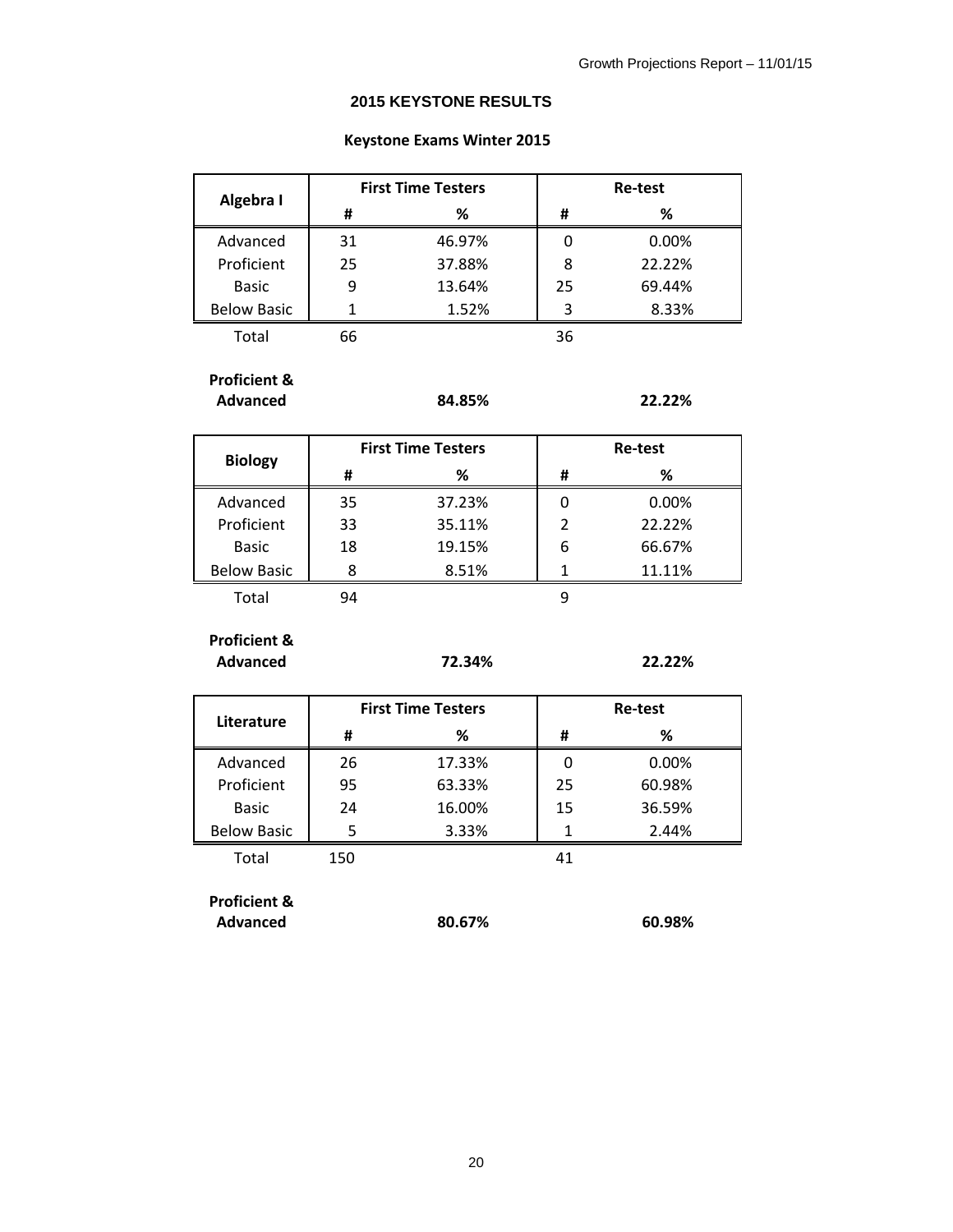### **2015 KEYSTONE RESULTS**

### **Keystone Exams Spring 2015**

| Algebra I          |     | <b>First Time Testers</b> | <b>Re-test</b> |        |  |  |
|--------------------|-----|---------------------------|----------------|--------|--|--|
|                    | #   | %                         | #              | %      |  |  |
| Advanced           | 43  | 30.07%                    | 0              | 0.00%  |  |  |
| Proficient         | 66  | 46.15%                    | 11             | 31.43% |  |  |
| <b>Basic</b>       | 29  | 20.28%                    | 21             | 60.00% |  |  |
| <b>Below Basic</b> |     | 3.50%                     |                | 8.57%  |  |  |
| Total              | 143 |                           | 35             |        |  |  |

**Proficient &**

**Advanced 76.22% 31.43%**

|                    |     | <b>First Time Testers</b> | Re-test |        |  |  |
|--------------------|-----|---------------------------|---------|--------|--|--|
| <b>Biology</b>     | Ħ   | ℅                         | #       | ℅      |  |  |
| Advanced           | 77  | 53.85%                    |         | 0.00%  |  |  |
| Proficient         | 46  | 32.17%                    | 5       | 33.33% |  |  |
| <b>Basic</b>       | 15  | 10.49%                    | 5       | 33.33% |  |  |
| <b>Below Basic</b> |     | 3.50%                     | 5       | 33.33% |  |  |
| Total              | 143 |                           | 15      |        |  |  |

**Proficient & Advanced 86.01% 33.33%**

| Literature         |    | <b>First Time Testers</b> | <b>Re-test</b> |        |  |  |
|--------------------|----|---------------------------|----------------|--------|--|--|
|                    | Ħ  | %                         | Ħ              | ℅      |  |  |
| Advanced           | 18 | 18.95%                    |                | 0.00%  |  |  |
| Proficient         | 50 | 52.63%                    | 9              | 30.00% |  |  |
| <b>Basic</b>       | 17 | 17.89%                    | 16             | 53.33% |  |  |
| <b>Below Basic</b> | 10 | 10.53%                    |                | 16.67% |  |  |
| Total              | 95 |                           | 30             |        |  |  |

**Proficient & Advanced 71.58% 30.00%**